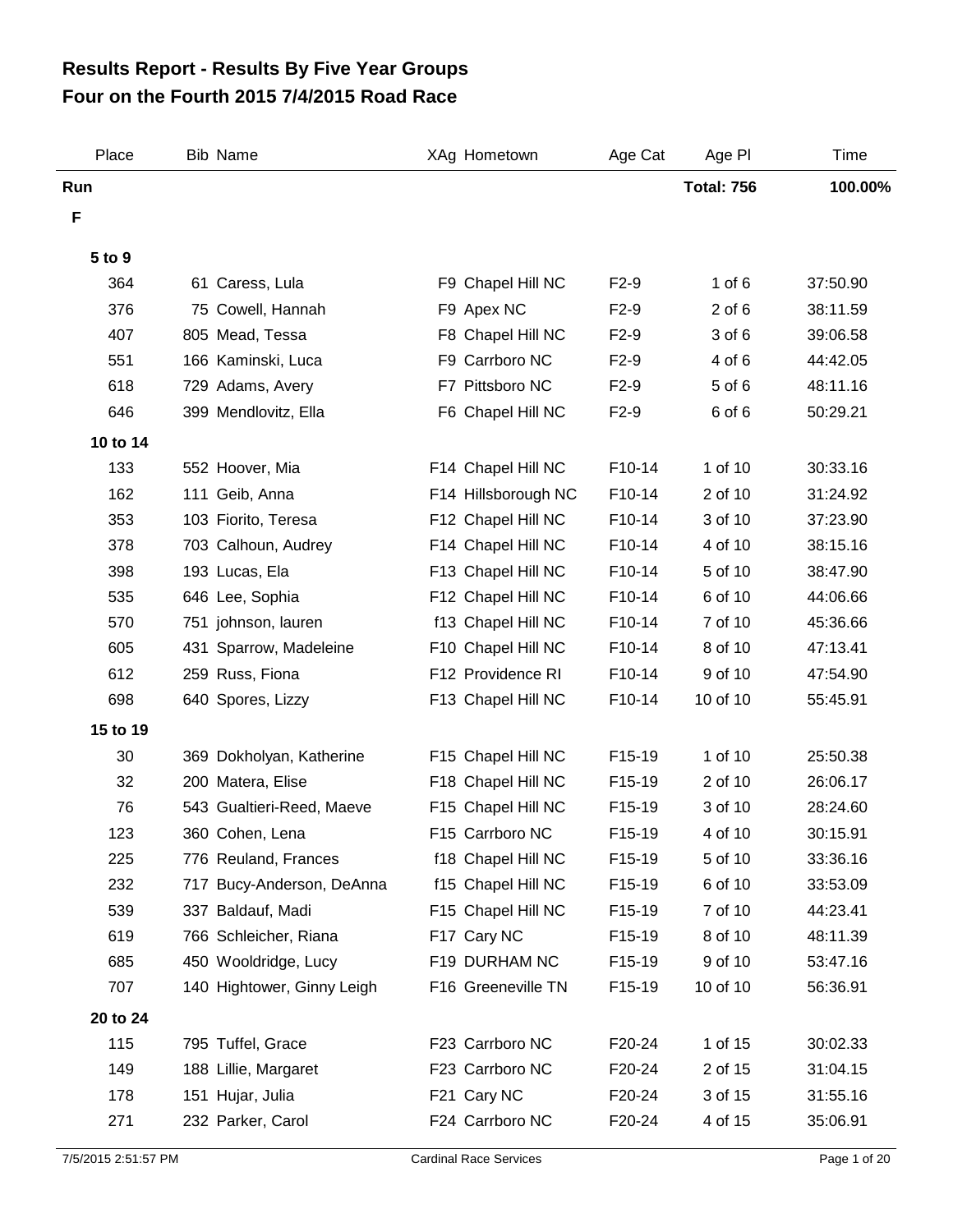| Place               | Bib Name                  | XAg Hometown                  | Age Cat | Age PI   | Time         |
|---------------------|---------------------------|-------------------------------|---------|----------|--------------|
| 288                 | 274 Snyder, Rachel        | F24 Raleigh NC                | F20-24  | 5 of 15  | 35:38.41     |
| 305                 | 440 Tisch, Jocelyn        | F21 Chapel Hill NC            | F20-24  | 6 of 15  | 35:57.41     |
| 316                 | 614 Sykes, Grace          | F24 DURHAM NC                 | F20-24  | 7 of 15  | 36:27.91     |
| 357                 | 619 Velazquez, Talina     | F24 Morrisville NC            | F20-24  | 8 of 15  | 37:32.41     |
| 425                 | 578 Miller, Sibylle       | F20 Falls Church VA           | F20-24  | 9 of 15  | 39:43.91     |
| 479                 | 405 Mirzoyan, Katie       | F22 Chapel Hill NC            | F20-24  | 10 of 15 | 41:11.90     |
| 522                 | 14 Archer, Helena         | F22 Chapel Hill NC            | F20-24  | 11 of 15 | 43:14.91     |
| 652                 | 505 Arizmendi, Cara       | F24 Carrboro NC               | F20-24  | 12 of 15 | 50:42.41     |
| 668                 | 489 RAGAN, KALEIGH        | F24 Durham NC                 | F20-24  | 13 of 15 | 51:44.16     |
| 681                 | 315 Wice, Kelly           | F24 Carrboro NC               | F20-24  | 14 of 15 | 53:42.16     |
| 720                 | 633 Steffen, Louisa       | F <sub>22</sub>               | F20-24  | 15 of 15 | 01:00:26.65  |
| 25 to 29            |                           |                               |         |          |              |
| 20                  | 130 Hale, Meredith        | F28 Chapel Hill NC            | F25-29  | 1 of 57  | 24:55.35     |
| 22                  | 52 Camp, Allison          | F27 RALEIGH NC                | F25-29  | 2 of 57  | 25:13.34     |
| 25                  | 370 Dorry, Rita           | F25 Raleigh NC                | F25-29  | 3 of 57  | 25:22.97     |
| 28                  | 43 Brecher, Erica         | F29 Chapel Hill NC            | F25-29  | 4 of 57  | 25:32.59     |
| 40                  | 422 Scheuring, Emily      | F28 Durham NC                 | F25-29  | 5 of 57  | 26:38.60     |
| 41                  | 71 Cohen, Rachel          | F25 Chapel Hill NC            | F25-29  | 6 of 57  | 26:42.34     |
| 57                  | 812 Ivarsson, Sara        | F <sub>28</sub>               | F25-29  | 7 of 57  | 27:38.84     |
| 84                  | 49 Bryant, Charlie        | F27 BURLINGTON NC             | F25-29  | 8 of 57  | 28:34.59     |
| 105                 | 771 Zevallos, Lizzy       | F <sub>28</sub>               | F25-29  | 9 of 57  | 29:48.59     |
| 135                 | 618 Trailhead, Daizy      | F26 Chapel Hill NC            | F25-29  | 10 of 57 | 30:39.13     |
| 144                 | 558 Kilgo, Hope           | F27 Carrboro NC               | F25-29  | 11 of 57 | 30:56.42     |
| 165                 | 54 Capogrossi, Kristen    | F29 Raleigh NC                | F25-29  | 12 of 57 | 31:35.16     |
| 176                 | 628 Zabel, Becca          | F <sub>27</sub>               | F25-29  | 13 of 57 | 31:50.91     |
| 203                 | 464 Dary, Cori            | F29 Durham NC                 | F25-29  | 14 of 57 | 32:58.91     |
| 205                 | 371 Eakes, Emily          | F29 Holly Springs NC          | F25-29  | 15 of 57 | 33:00.92     |
| 213                 | 632 Albrecht, Sarah       | F <sub>25</sub>               | F25-29  | 16 of 57 | 33:16.66     |
| 215                 | 601 Sarrimanolis, Zafeira | F25 Carrboro NC               | F25-29  | 17 of 57 | 33:17.91     |
| 262                 | 318 Will, Anna            | F26 Charleston SC             | F25-29  | 18 of 57 | 34:47.91     |
| 266                 | 298 Voshell, Erica        | F27 Durham NC                 | F25-29  | 19 of 57 | 34:50.41     |
| 278                 | 592 Phillips, Alli        | F25 Durham NC                 | F25-29  | 20 of 57 | 35:14.42     |
| 283                 | 326 Woods, Charline       | F25 RALEIGH NC                | F25-29  | 21 of 57 | 35:19.41     |
| 297                 | 358 Cheves, Avery         | F25 Carrboro NC               | F25-29  | 22 of 57 | 35:45.40     |
| 304                 | 711 Howard, Janna         | F25 Chapel Hill NC            | F25-29  | 23 of 57 | 35:56.91     |
| 308                 | 332 Zhou, Yingqiu         | F28 Carrboro NC               | F25-29  | 24 of 57 | 36:04.90     |
| 351                 | 739 Henderson, Brittney   | F <sub>28</sub>               | F25-29  | 25 of 57 | 37:22.15     |
| 358                 | 686 murphy, kaitlyn       | F28 Carrboro NC               | F25-29  | 26 of 57 | 37:33.90     |
| 375                 | 87 Diaz, Roxanne          | F26 Raleigh NC                | F25-29  | 27 of 57 | 38:10.16     |
| 387                 | 784 Strickland, Lauren    | F <sub>28</sub>               | F25-29  | 28 of 57 | 38:35.32     |
| 389                 | 353 Calabrese, Emma       | F27 Carrboro NC               | F25-29  | 29 of 57 | 38:38.40     |
| 7/5/2015 2:51:58 PM |                           | <b>Cardinal Race Services</b> |         |          | Page 2 of 20 |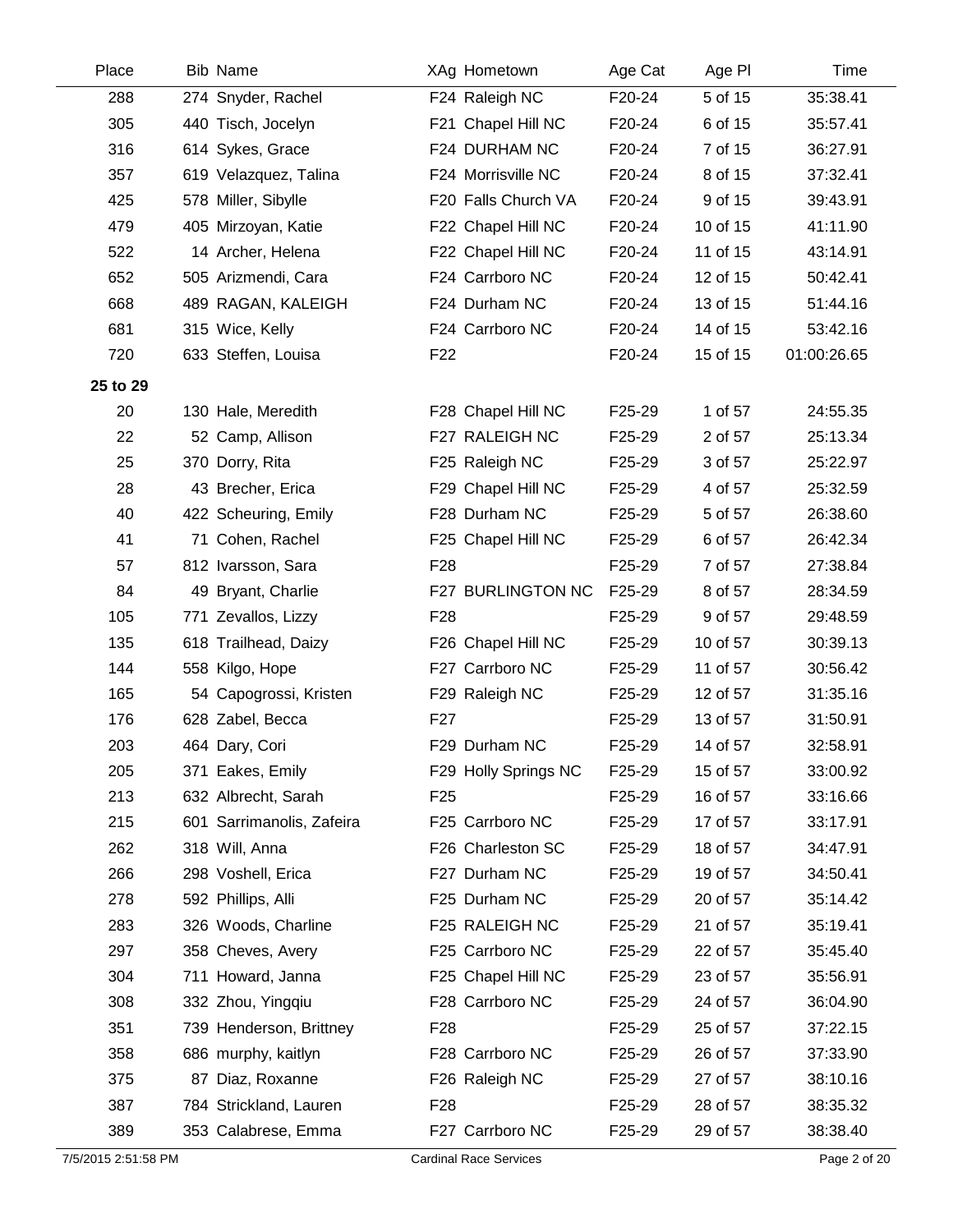| Place    | Bib Name                | XAg Hometown         | Age Cat | Age PI   | Time        |
|----------|-------------------------|----------------------|---------|----------|-------------|
| 391      | 198 MANOR, Joanna       | F28 Durham NC        | F25-29  | 30 of 57 | 38:42.90    |
| 454      | 548 Hilton, Alicia      | F25 Fort Edward NY   | F25-29  | 31 of 57 | 40:28.41    |
| 471      | 565 Leganza, Alicia     | F29 Durham NC        | F25-29  | 32 of 57 | 41:06.42    |
| 489      | 279 Stephens, Rebecca   | F29 Carrboro NC      | F25-29  | 33 of 57 | 41:45.15    |
| 493      | 324 Winslow, Brittni    | F27 Durham NC        | F25-29  | 34 of 57 | 41:53.91    |
| 502      | 491 Schreiber, Jenna    | F29 Carrboro NC      | F25-29  | 35 of 57 | 42:07.49    |
| 532      | 336 Baker, Molly        | F29 Cambridge MA     | F25-29  | 36 of 57 | 44:05.65    |
| 533      | 335 Baker, Hannah       | F28 Durham NC        | F25-29  | 37 of 57 | 44:05.66    |
| 538      | 549 HILTON, GINA        | F29 Raleigh NC       | F25-29  | 38 of 57 | 44:16.91    |
| 541      | 210 Mikhaylyants, Lydia | F27 Chapel Hill NC   | F25-29  | 39 of 57 | 44:27.90    |
| 545      | 712 vaught, Audessa     | F25 Laurel MD        | F25-29  | 40 of 57 | 44:34.91    |
| 561      | 177 Klaver, BethAnne    | F27 King George VA   | F25-29  | 41 of 57 | 44:53.15    |
| 562      | 510 Boaz, Kali          | F26 Hope Mills NC    | F25-29  | 42 of 57 | 45:05.40    |
| 573      | 284 Tauchen, Christine  | F27 Richmond VA      | F25-29  | 43 of 57 | 45:43.65    |
| 579      | 239 Pollard, Katie      | F25 Chapel Hill NC   | F25-29  | 44 of 57 | 45:56.90    |
| 596      | 229 Oliferuk, Liliya    | F26 Durham NC        | F25-29  | 45 of 57 | 46:53.66    |
| 598      | 708 Binkley, Meredith   | F29 Carrboro NC      | F25-29  | 46 of 57 | 46:54.29    |
| 601      | 237 Piscionere, Alex    | F27 New York City NY | F25-29  | 47 of 57 | 47:00.90    |
| 627      | 497 Storm, Tabitha      | F29 Durham NC        | F25-29  | 48 of 57 | 48:37.91    |
| 638      | 759 Maves, Madison      | F27 Durham NC        | F25-29  | 49 of 57 | 49:34.40    |
| 659      | 802 Higgins, Jessica    | F28 Carrboro NC      | F25-29  | 50 of 57 | 51:17.46    |
| 667      | 469 DUNKLE, NORA        | F28 Hillsborough NC  | F25-29  | 51 of 57 | 51:38.41    |
| 669      | 483 Lu-Burris, Lisa     | F29 Efland NC        | F25-29  | 52 of 57 | 51:56.16    |
| 701      | 570 McGaha, Lauren      | F25 Chapel Hill NC   | F25-29  | 53 of 57 | 56:08.28    |
| 715      | 322 Wilson, Lauren      | F29 Durham NC        | F25-29  | 54 of 57 | 01:00:01.34 |
| 716      | 196 Lyle, Charlsye      | F26 CARY NC          | F25-29  | 55 of 57 | 01:00:02.34 |
| 719      | 479 Kenison, Christine  | F28 Carrboro NC      | F25-29  | 56 of 57 | 01:00:18.64 |
| 753      | 486 Matott, Samantha    | F25 Cary NC          | F25-29  | 57 of 57 | 01:16:00.66 |
| 30 to 34 |                         |                      |         |          |             |
| 55       | 67 chu, jennifer        | f31 Chapel Hill NC   | F30-34  | 1 of 42  | 27:27.56    |
| 64       | 581 Moss, Ellen         | F34 Durham NC        | F30-34  | 2 of 42  | 27:50.21    |
| 142      | 328 Wyatt, Caitlin      | F31 Chapel Hill NC   | F30-34  | 3 of 42  | 30:51.41    |
| 163      | 64 Chamra, Melisha      | F34 Gibsonville NC   | F30-34  | 4 of 42  | 31:30.16    |
| 187      | 598 Robinson, Rachel    | F32 Durham NC        | F30-34  | 5 of 42  | 32:10.05    |
| 198      | 139 Herklotz, Alicia    | F30 Durham NC        | F30-34  | 6 of 42  | 32:55.40    |
| 239      | 154 Hunter, Kym         | F32 Chapel Hill NC   | F30-34  | 7 of 42  | 34:03.16    |
| 274      | 430 sparkenbaugh, erica | f32 Chapel Hill NC   | F30-34  | 8 of 42  | 35:08.43    |
| 275      | 227 Nieman, Stephanie   | F31 Hillsborough NC  | F30-34  | 9 of 42  | 35:08.55    |
| 312      | 359 Clark, Emily        | F33 Chapel Hill NC   | F30-34  | 10 of 42 | 36:20.65    |
| 319      | 173 Kelly, Abby         | F30 Carrboro NC      | F30-34  | 11 of 42 | 36:38.85    |
| 323      | 257 Rosenfeld, Carol    | F32 DURHAM NC        | F30-34  | 12 of 42 | 36:42.15    |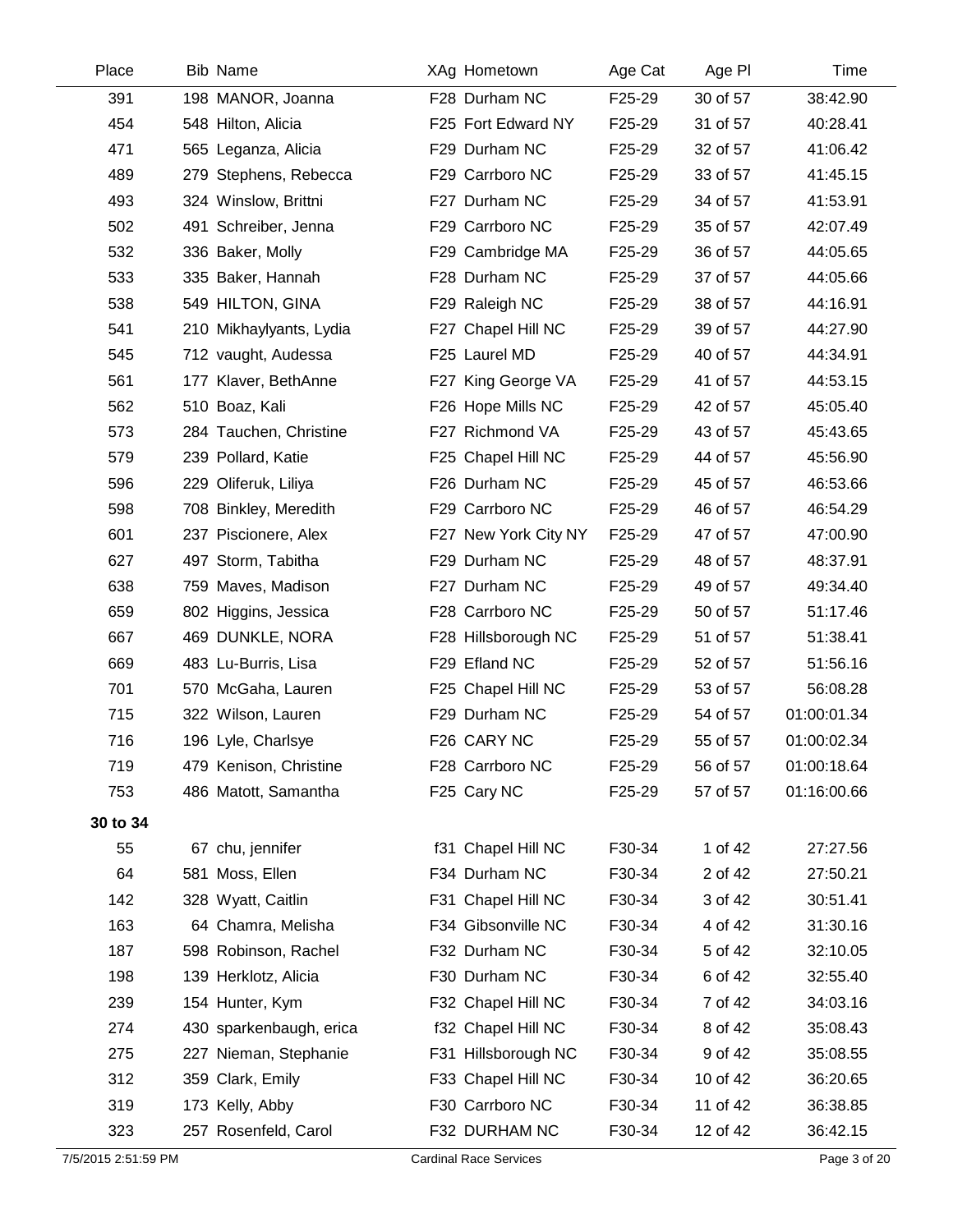| Place    | <b>Bib Name</b>         | XAg Hometown        | Age Cat | Age PI   | Time        |
|----------|-------------------------|---------------------|---------|----------|-------------|
| 345      | 687 Villalta, Elizabeth | F34 Chapel Hill NC  | F30-34  | 13 of 42 | 37:13.40    |
| 347      | 162 Jones, Kelly        | F32 Durham NC       | F30-34  | 14 of 42 | 37:15.52    |
| 363      | 181 LaDue, Maryjane     | F34 Apex NC         | F30-34  | 15 of 42 | 37:46.41    |
| 397      | 219 Moscicki, Ann       | F32 W. Henrietta NY | F30-34  | 16 of 42 | 38:46.41    |
| 402      | 695 Teer, Amanda        | F32 Durham NC       | F30-34  | 17 of 42 | 38:55.67    |
| 409      | 125 Gulati, Tesha       | F33 Chapel Hill NC  | F30-34  | 18 of 42 | 39:10.16    |
| 418      | 142 Hildebrand, Blakely | F31 Durham NC       | F30-34  | 19 of 42 | 39:21.15    |
| 420      | 381 Hemelt, Marie       | F33 Carrboro NC     | F30-34  | 20 of 42 | 39:23.15    |
| 446      | 584 Nell, Blair         | F32 Pittsboro NC    | F30-34  | 21 of 42 | 40:22.79    |
| 484      | 19 Atmatzidis, Jane     | F31 Durham NC       | F30-34  | 22 of 42 | 41:34.39    |
| 500      | 331 Zevallos, Juliette  | F32 Chapel Hill NC  | F30-34  | 23 of 42 | 42:04.90    |
| 509      | 579 Mirowsky, Jaime     | F30 Durham NC       | F30-34  | 24 of 42 | 42:34.16    |
| 518      | 158 Jacobson, Heather   | F33 Durham NC       | F30-34  | 25 of 42 | 43:00.66    |
| 560      | 241 Pontious, Emily     | F32 Hillsborough NC | F30-34  | 26 of 42 | 44:52.79    |
| 565      | 68 Clark, Emily         | F31 Carrboro NC     | F30-34  | 27 of 42 | 45:14.66    |
| 572      | 97 Erickson, Ellie      | F30 DURHAM NC       | F30-34  | 28 of 42 | 45:41.36    |
| 575      | 655 Bunton, Pia         | F33 Carrboro NC     | F30-34  | 29 of 42 | 45:50.06    |
| 595      | 509 blue, johanna       | f30 Durham NC       | F30-34  | 30 of 42 | 46:50.40    |
| 622      | 475 Howell, Holly       | F32                 | F30-34  | 31 of 42 | 48:18.90    |
| 625      | 792 Brock, Dawn         | F34 Chapel Hill NC  | F30-34  | 32 of 42 | 48:26.16    |
| 650      | 783 Tahanlangit, Myra   | F34 Raleigh NC      | F30-34  | 33 of 42 | 50:37.65    |
| 682      | 329 Yenser, Kimberly    | F30 Holland OH      | F30-34  | 34 of 42 | 53:42.90    |
| 683      | 36 Blanchard, Brooke    | F34 Fairfield OH    | F30-34  | 35 of 42 | 53:43.15    |
| 693      | 88 Diaz, Sarah          | F34 Raleigh NC      | F30-34  | 36 of 42 | 54:32.15    |
| 706      | 283 Swinney, Felicia    | F34 Chapel Hill NC  | F30-34  | 37 of 42 | 56:20.90    |
| 722      | 209 Midkiff, Brooke     | F33 Chapel Hill NC  | F30-34  | 38 of 42 | 01:01:00.91 |
| 737      | 47 Brozowski, Jaime     | F30 Durham NC       | F30-34  | 39 of 42 | 01:05:59.17 |
| 742      | 302 Walker, Amy         | F33 Mebane NC       | F30-34  | 40 of 42 | 01:07:33.40 |
| 747      | 749 Bono, Lisa          | F34 Chapel Hill NC  | F30-34  | 41 of 42 | 01:11:05.67 |
| 748      | 604 selinger, rachel    | F34 Chapel Hill NC  | F30-34  | 42 of 42 | 01:11:05.72 |
| 35 to 39 |                         |                     |         |          |             |
| 34       | 761 Rhie, Julia         | F37 Chapel Hill NC  | F35-39  | 1 of 54  | 26:09.09    |
| 35       | 720 bazemore, meredith  | f39 Chapel Hill NC  | F35-39  | 2 of 54  | 26:13.59    |
| 63       | 571 McGeary, Andrea     | F36 Durham NC       | F35-39  | 3 of 54  | 27:47.09    |
| 131      | 333 Amsbary, Jessica    | F36 Chapel Hill NC  | F35-39  | 4 of 54  | 30:29.16    |
| 137      | 143 Hill, Jill Marie    | F36 Chapel Hill NC  | F35-39  | 5 of 54  | 30:41.40    |
| 160      | 444 Walker, Ellen       | F36 Durham NC       | F35-39  | 6 of 54  | 31:24.79    |
| 191      | 66 Chiarello, Ginny     | F35 Chapel Hill NC  | F35-39  | 7 of 54  | 32:15.25    |
| 206      | 38 Block, Nicolle       | F35 Alllen TX       | F35-39  | 8 of 54  | 33:01.42    |
| 221      | 351 Brown, Nicole       | F35 Chapel Hill NC  | F35-39  | 9 of 54  | 33:28.15    |
| 223      | 756 Olszewski, Rebecca  | F35 Asheville NC    | F35-39  | 10 of 54 | 33:31.39    |
|          |                         |                     |         |          |             |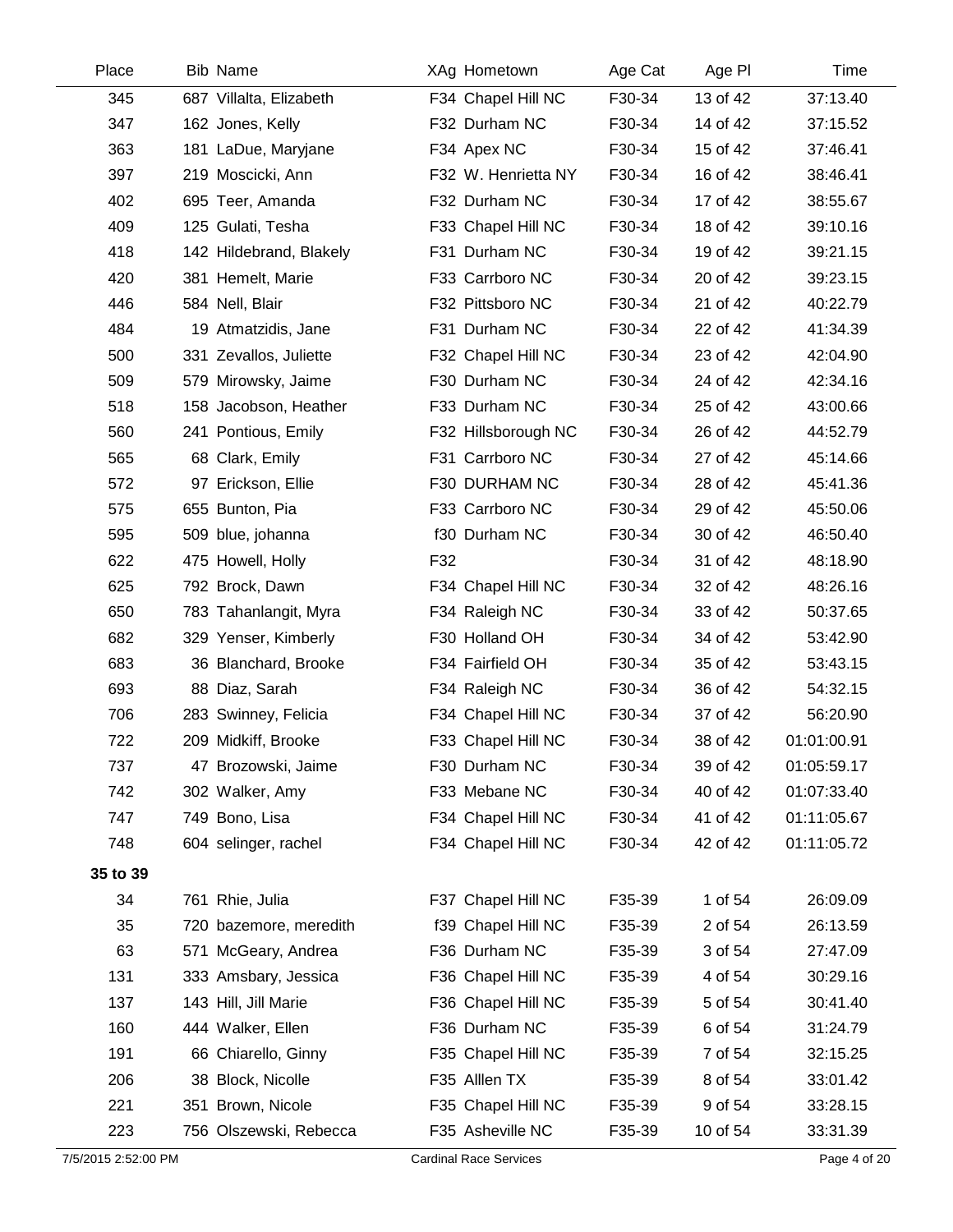| Place | <b>Bib Name</b>           | XAg Hometown         | Age Cat | Age PI   | Time        |
|-------|---------------------------|----------------------|---------|----------|-------------|
| 227   | 612 Sullivan, Kate        | F38 Chapel Hill NC   | F35-39  | 11 of 54 | 33:39.40    |
| 230   | 730 Adams, Jennifer       | F39 Pittsboro NC     | F35-39  | 12 of 54 | 33:49.79    |
| 235   | 804 Moore, samara         | F39 Dale City VA     | F35-39  | 13 of 54 | 33:58.66    |
| 310   | 34 Bigler, Rebecca        | F37 Siler City NC    | F35-39  | 14 of 54 | 36:14.91    |
| 324   | 341 Biese, Melanie        | F36 Chapel Hill NC   | F35-39  | 15 of 54 | 36:44.16    |
| 334   | 99 Faccidomo, Sara        | F39 Chapel Hill NC   | F35-39  | 16 of 54 | 36:54.90    |
| 359   | 420 Salerno, Jessica      | F38 Hillsborough NC  | F35-39  | 17 of 54 | 37:39.65    |
| 390   | 273 Smith Leissner, Robin | F38 Durham NC        | F35-39  | 18 of 54 | 38:39.36    |
| 393   | 648 Lee, Becky            | F36 Chapel Hill NC   | F35-39  | 19 of 54 | 38:44.91    |
| 395   | 777 pedrosa, luisa        | f37 Carrboro NC      | F35-39  | 20 of 54 | 38:46.20    |
| 404   | 467 DiBiase, Lauren       | F37 Durham NC        | F35-39  | 21 of 54 | 38:58.54    |
| 413   | 480 Knowlton, Andrea      | F36 Durham NC        | F35-39  | 22 of 54 | 39:14.90    |
| 416   | 29 Barnes, Kelly          | F39 Cary NC          | F35-39  | 23 of 54 | 39:17.65    |
| 419   | 622 Westreich, Katherine  | F37 Carrboro NC      | F35-39  | 24 of 54 | 39:22.65    |
| 438   | 256 Rosenbluth, Randi     | F38 Chicago IL       | F35-39  | 25 of 54 | 40:03.91    |
| 442   | 778 akers, blanca         | f36 Raleigh NC       | F35-39  | 26 of 54 | 40:13.90    |
| 443   | 225 Nichols, Hazel        | F37 Chapel Hill NC   | F35-39  | 27 of 54 | 40:18.66    |
| 453   | 11 Alicie, Kimberly       | F36 Fuquay-Varina NC | F35-39  | 28 of 54 | 40:27.92    |
| 457   | 382 Hudson, Shelby        | F35 Chapel Hill NC   | F35-39  | 29 of 54 | 40:31.15    |
| 459   | 524 Chase, Rhea           | F35 DURHAM NC        | F35-39  | 30 of 54 | 40:39.11    |
| 480   | 555 Johnson, Michelle     | F39 Carrboro NC      | F35-39  | 31 of 54 | 41:19.40    |
| 496   | 109 Garber, Lauren        | F35 Chapel Hill NC   | F35-39  | 32 of 54 | 41:59.41    |
| 556   | 623 WILLIS-MCLAMB, AMY    | F38 Efland NC        | F35-39  | 33 of 54 | 44:49.66    |
| 566   | 167 Kapadia, Chaitali     | F35 Chapel Hill NC   | F35-39  | 34 of 54 | 45:14.80    |
| 571   | 466 DePuy, Danny          | F36 Carrboro NC      | F35-39  | 35 of 54 | 45:41.17    |
| 576   | 583 Mullins, Janelle      | F39 Pittsboro NC     | F35-39  | 36 of 54 | 45:52.90    |
| 590   | 407 Nelson, Donna         | F38 DURHAM NC        | F35-39  | 37 of 54 | 46:23.67    |
| 599   | 786 Montgomery, Lori      | F38 Chapel Hill NC   | F35-39  | 38 of 54 | 46:55.16    |
| 603   | 691 Hedding, Kylah        | F36 Carrboro NC      | F35-39  | 39 of 54 | 47:11.41    |
| 606   | 24 Bailey, Lara           | F36 Chapel Hill NC   | F35-39  | 40 of 54 | 47:19.40    |
| 607   | 610 Spear, Kristin        | F38 Carrboro NC      | F35-39  | 41 of 54 | 47:35.66    |
| 609   | 455 Anthony, Kelly        | F39 DURHAM NC        | F35-39  | 42 of 54 | 47:42.16    |
| 634   | 641 Ratner, Shana         | F35 Carrboro NC      | F35-39  | 43 of 54 | 49:09.41    |
| 637   | 157 Irby, Crystal         | F35 Durham NC        | F35-39  | 44 of 54 | 49:26.15    |
| 651   | 508 Belza, Kareen         | F38 Carrboro NC      | F35-39  | 45 of 54 | 50:39.90    |
| 664   | 191 Loan, McKay           | F39 Carrboro NC      | F35-39  | 46 of 54 | 51:31.40    |
| 695   | 722 Hammel, Kacey         | F37 Carrboro NC      | F35-39  | 47 of 54 | 55:28.91    |
| 703   | 79 Coyle, Lauren          | F37 Chapel Hill NC   | F35-39  | 48 of 54 | 56:13.40    |
| 709   | 159 Jaromin, Christina    | F36 Chapel Hill NC   | F35-39  | 49 of 54 | 56:53.65    |
| 717   | 663 Pearson, Amy          | F36 Chapel Hill NC   | F35-39  | 50 of 54 | 01:00:13.15 |
| 726   | 223 Nations, Laura        | F37 Chapel Hill NC   | F35-39  | 51 of 54 | 01:03:17.65 |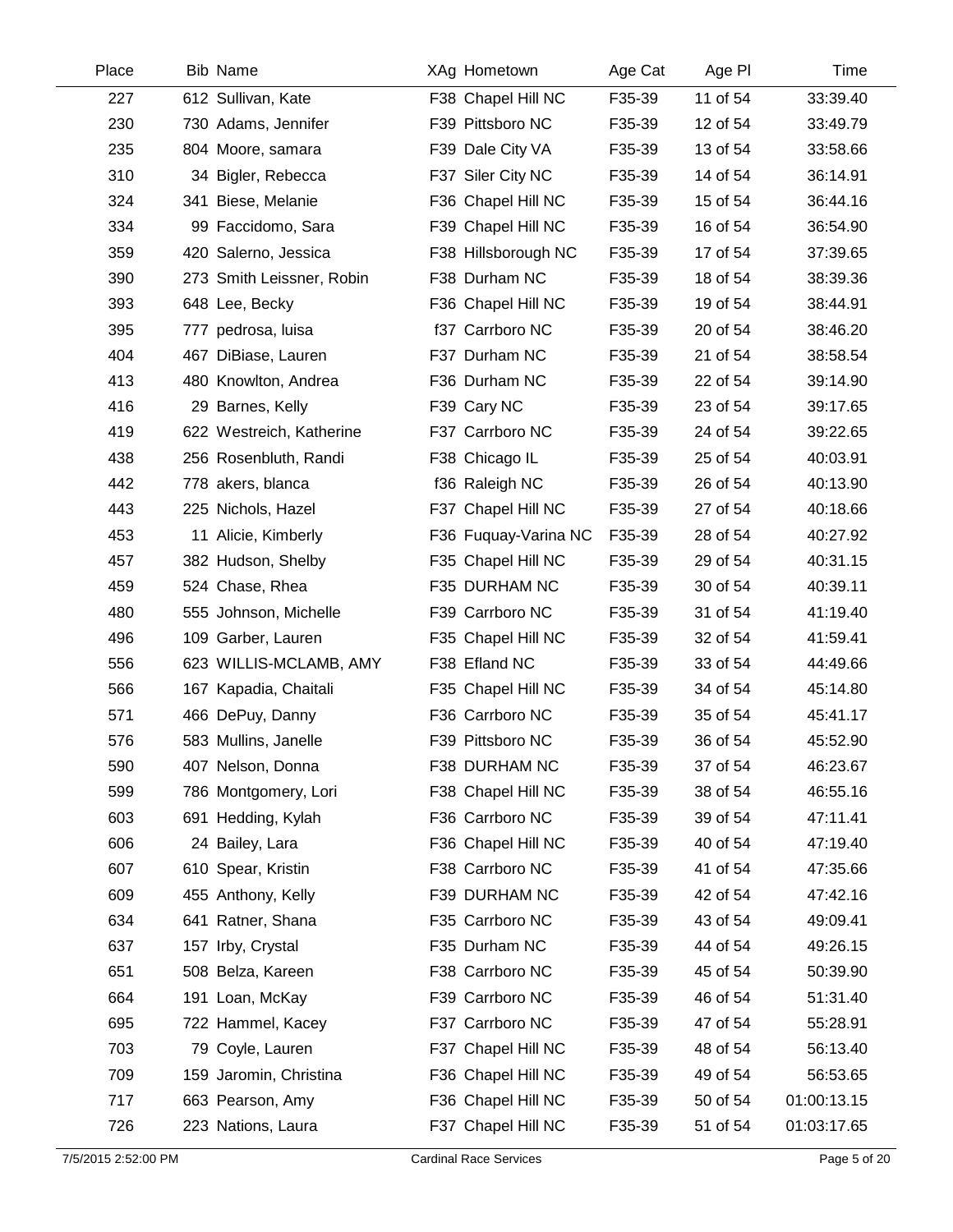| Place    | <b>Bib Name</b>            | XAg Hometown        | Age Cat | Age PI   | Time        |
|----------|----------------------------|---------------------|---------|----------|-------------|
| 732      | 468 DRAKE, MISTY           | F38 Chapel Hill NC  | F35-39  | 52 of 54 | 01:04:41.28 |
| 733      | 376 Gill, Bobbie           | F38 Cary NC         | F35-39  | 53 of 54 | 01:05:05.27 |
| 735      | 572 McGee, Sarah           | F35 Snow Camp NC    | F35-39  | 54 of 54 | 01:05:12.15 |
| 40 to 44 |                            |                     |         |          |             |
| 44       | 393 mangarelli, caren      | F44 DURHAM NC       | F40-44  | 1 of 52  | 26:47.34    |
| 51       | 174 Kim, Christina         | F40 DURHAM NC       | F40-44  | 2 of 52  | 27:13.27    |
| 71       | 800 Skiba, Liz             | F41 Chapel Hill NC  | F40-44  | 3 of 52  | 28:14.84    |
| 88       | 789 Brandon, Julia         | F43 Durham NC       | F40-44  | 4 of 52  | 28:43.60    |
| 110      | 214 Moody, Cary            | F40 Carrboro NC     | F40-44  | 5 of 52  | 29:57.52    |
| 120      | 325 Wise, Erika            | F40 Carrboro NC     | F40-44  | 6 of 52  | 30:10.84    |
| 184      | 807 Clossick, Tina         | F43 Chapel Hill NC  | F40-44  | 7 of 52  | 32:02.15    |
| 244      | 653 Flanaghan, Rachel      | F42 Pittsboro NC    | F40-44  | 8 of 52  | 34:15.91    |
| 265      | 743 reeblye, laura         | f42 Chapel Hill NC  | F40-44  | 9 of 52  | 34:50.16    |
| 291      | 349 Brown, Carrie          | F41 DURHAM NC       | F40-44  | 10 of 52 | 35:39.49    |
| 311      | 535 foster, julie          | F42 Carrboro NC     | F40-44  | 11 of 52 | 36:19.66    |
| 313      | 391 Lee, Cindy             | f41 Chapel Hill NC  | F40-44  | 12 of 52 | 36:26.60    |
| 333      | 710 stein, jaime           | f43 Chapel Hill NC  | F40-44  | 13 of 52 | 36:54.15    |
| 336      | 312 White, Renee           | F44 Chapel Hill NC  | F40-44  | 14 of 52 | 36:58.65    |
| 337      | 242 Porter, Tina           | F40 DURHAM NC       | F40-44  | 15 of 52 | 37:01.73    |
| 344      | 684 Simon, Abbe            | F42 Chapel Hill NC  | F40-44  | 16 of 52 | 37:12.90    |
| 372      | 112 Geib, Kristi           | F44 Hillsborough NC | F40-44  | 17 of 52 | 38:07.16    |
| 382      | 387 Klett, Nicole          | F42 Chapel Hill NC  | F40-44  | 18 of 52 | 38:26.90    |
| 399      | 194 Lucas, Miha            | F42 Chapel Hill NC  | F40-44  | 19 of 52 | 38:49.90    |
| 431      | 278 Steinberg, Lynn        | F40 Chapel Hill NC  | F40-44  | 20 of 52 | 39:52.91    |
| 445      | 338 Baumler, Katherine     | F41 Chapel Hill NC  | F40-44  | 21 of 52 | 40:22.65    |
| 456      | 679 Willis, Tina           | F44 Chapel Hill NC  | F40-44  | 22 of 52 | 40:30.99    |
| 458      | 425 Siegel, Maria          | F40 DURHAM NC       | F40-44  | 23 of 52 | 40:33.41    |
| 475      | 377 Glass-Steel, Christine | F40 Chapel Hill NC  | F40-44  | 24 of 52 | 41:09.37    |
| 483      | 163 Jones, Paula           | F43 Whitsett NC     | F40-44  | 25 of 52 | 41:32.00    |
| 487      | 17 Asaro, Katherine        | F42 Chapel Hill NC  | F40-44  | 26 of 52 | 41:42.15    |
| 490      | 216 Moore, Kristin         | F43 Durham NC       | F40-44  | 27 of 52 | 41:47.16    |
| 499      | 39 bogan, heather          | F43 Pittsboro NC    | F40-44  | 28 of 52 | 42:01.65    |
| 503      | 386 Kilpatrick, Angela     | F44 Raleigh NC      | F40-44  | 29 of 52 | 42:08.90    |
| 517      | 240 Pollock, Kelly         | F43 Chapel Hill NC  | F40-44  | 30 of 52 | 42:52.16    |
| 527      | 267 Shepherd, Jen          | F41 Hillsborough NC | F40-44  | 31 of 52 | 43:50.41    |
| 543      | 321 williams, leslie       | F44 Chapel Hill NC  | F40-44  | 32 of 52 | 44:31.90    |
| 549      | 465 Deese, Christy         | F43 GRAHAM NC       | F40-44  | 33 of 52 | 44:38.42    |
| 554      | 787 Lee, Jennifer          | F42 Chapel Hill NC  | F40-44  | 34 of 52 | 44:44.66    |
| 577      | 414 Pesetski, Christine    | F40 Durham NC       | F40-44  | 35 of 52 | 45:55.65    |
| 587      | 514 Burgess, Leigh         | F43 Carrboro NC     | F40-44  | 36 of 52 | 46:20.90    |
| 594      | 295 Verne, Jannice         | F40 Raleigh NC      | F40-44  | 37 of 52 | 46:49.96    |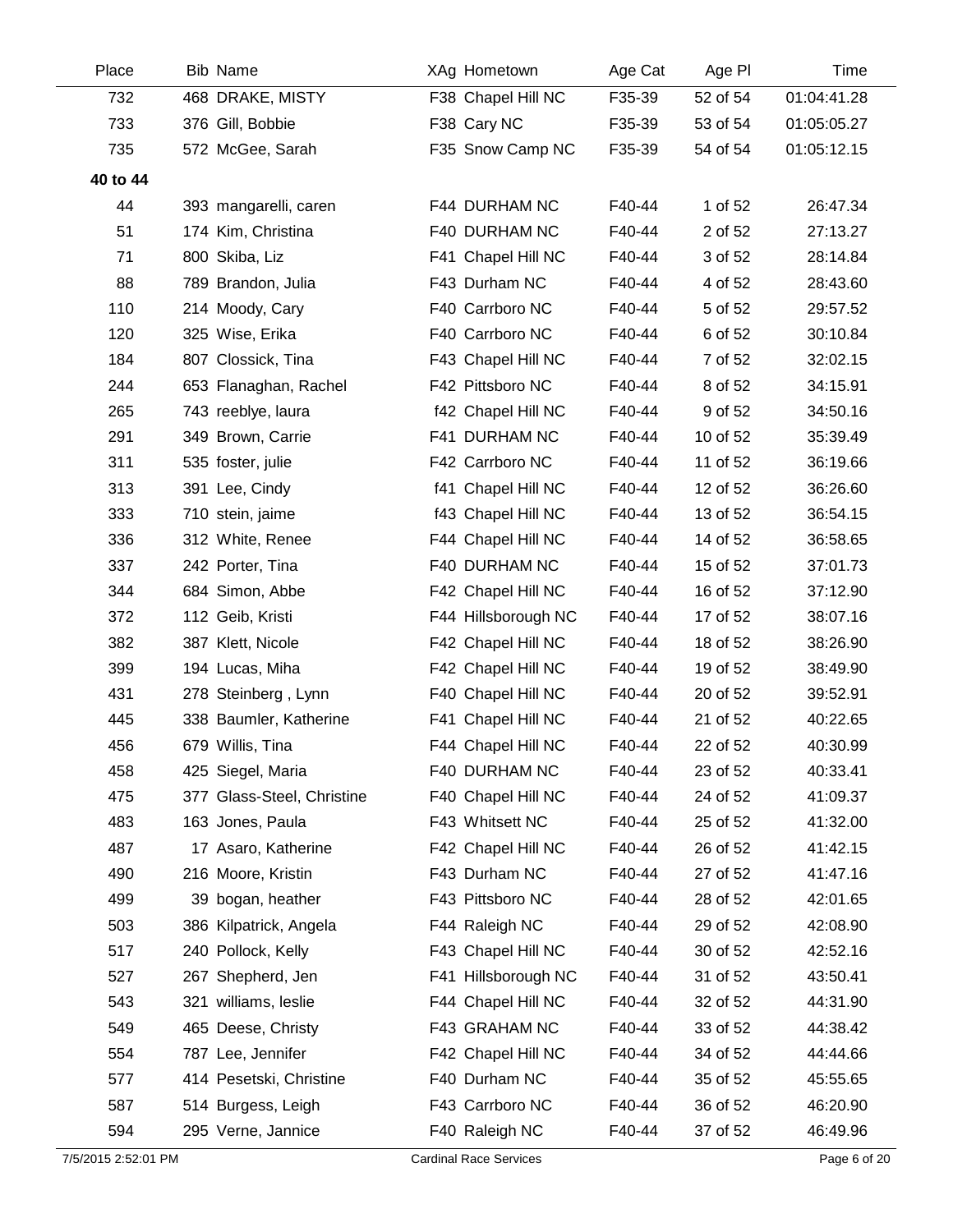| Place    | <b>Bib Name</b>               | XAg Hometown        | Age Cat | Age PI   | Time        |
|----------|-------------------------------|---------------------|---------|----------|-------------|
| 608      | 484 Major, Katheryn           | F40 Carrboro NC     | F40-44  | 38 of 52 | 47:39.90    |
| 610      | 793 Salzmann, Beth            | F43 CARY NC         | F40-44  | 39 of 52 | 47:49.98    |
| 643      | 107 Foust, Candy              | F41 Raleigh NC      | F40-44  | 40 of 52 | 49:55.66    |
| 644      | 452 Woolson, Sandra           | F40 Chapel Hill NC  | F40-44  | 41 of 52 | 50:10.90    |
| 647      | 412 Paisner, Sara             | F42 Chapel Hill NC  | F40-44  | 42 of 52 | 50:29.65    |
| 655      | 59 Cardona, Danielle          | F44 Chapel Hill NC  | F40-44  | 43 of 52 | 50:53.90    |
| 666      | 676 portburg, andrea          | f44 Durham NC       | F40-44  | 44 of 52 | 51:38.40    |
| 675      | 385 Kerr, Melissa             | F40 Chapel Hill NC  | F40-44  | 45 of 52 | 52:24.15    |
| 677      | 141 Hightower, Karen          | F41 Greeneville TN  | F40-44  | 46 of 52 | 52:42.40    |
| 702      | 446 Wertley-Rotenberry, Julia | F44 Chapel Hill NC  | F40-44  | 47 of 52 | 56:11.28    |
| 704      | 439 Taylor, Chandra           | F40 Durham NC       | F40-44  | 48 of 52 | 56:17.65    |
| 730      | 448 Williams, Rebecca         | F40 Knoxville TN    | F40-44  | 49 of 52 | 01:03:34.31 |
| 731      | 492 Scott, Jewel              | F41 Durham NC       | F40-44  | 50 of 52 | 01:04:41.16 |
| 745      | 281 Strobel, Jennifer         | F41 Durham NC       | F40-44  | 51 of 52 | 01:09:29.97 |
| 746      | 781 Behn, Maria               | F41                 | F40-44  | 52 of 52 | 01:09:30.22 |
| 45 to 49 |                               |                     |         |          |             |
| 70       | 763 Lindner, Stetten          | F47 Lillington NC   | F45-49  | 1 of 62  | 28:13.84    |
| 77       | 791 Kempter, Betsy            | F48 Chapel Hill NC  | F45-49  | 2 of 62  | 28:25.60    |
| 78       | 13 Antipov, Helen             | F48 Durham NC       | F45-49  | 3 of 62  | 28:27.59    |
| 96       | 356 Chambless, Amy            | F45 Carrboro NC     | F45-49  | 4 of 62  | 29:25.34    |
| 119      | 588 Overcash, Claire          | F48 Siler City NC   | F45-49  | 5 of 62  | 30:08.09    |
| 134      | 806 Calakos, Nicole           | F48 Roxboro NC      | F45-49  | 6 of 62  | 30:33.65    |
| 148      | 542 Gualtieri-Reed, Liz       | F46 Chapel Hill NC  | F45-49  | 7 of 62  | 30:59.91    |
| 169      | 721 Hickerson, Michelle       | F45 Chapel Hill NC  | F45-49  | 8 of 62  | 31:40.91    |
| 174      | 186 Lee, Jessica              | F45 Chapel Hill NC  | F45-49  | 9 of 62  | 31:48.90    |
| 188      | 23 Baer, Katherine            | F46 Carrboro NC     | F45-49  | 10 of 62 | 32:10.60    |
| 224      | 675 Van, Sant                 | F48 Chapel Hill NC  | F45-49  | 11 of 62 | 33:32.16    |
| 231      | 538 gooden, dana              | F49 Hillsborough NC | F45-49  | 12 of 62 | 33:53.01    |
| 250      | 84 Davis, Sonia               | F48 Chapel Hill NC  | F45-49  | 13 of 62 | 34:26.16    |
| 259      | 573 McKean, Anna              | F49 Glen Allen VA   | F45-49  | 14 of 62 | 34:46.40    |
| 267      | 53 Campbell, Jeness           | F45 Chapel Hill NC  | F45-49  | 15 of 62 | 35:05.42    |
| 268      | 305 Wessell, Laura            | F47 Hillsborough NC | F45-49  | 16 of 62 | 35:06.08    |
| 279      | 269 Shubert, Tiffany          | F45 Chapel Hill NC  | F45-49  | 17 of 62 | 35:14.75    |
| 303      | 700 Calhoun, Linh             | F47 Chapel Hill NC  | F45-49  | 18 of 62 | 35:55.90    |
| 314      | 404 Mills, Karin              | F49 Carrboro NC     | F45-49  | 19 of 62 | 36:27.35    |
| 346      | 615 Taub, Mary                | F45 Chapel Hill NC  | F45-49  | 20 of 62 | 37:14.66    |
| 348      | 582 Mouw, Sheri               | F47 Chapel Hill NC  | F45-49  | 21 of 62 | 37:19.04    |
| 374      | 682 Malloy, Erin              | F49 Chapel Hill NC  | F45-49  | 22 of 62 | 38:08.41    |
| 383      | 780 Fortner, Dianne           | F45 Clayton NC      | F45-49  | 23 of 62 | 38:27.86    |
| 388      | 657 Himmel, Theresa           | F47 Chapel Hill NC  | F45-49  | 24 of 62 | 38:35.66    |
| 411      | 301 Wahlstrom, Torey          | F46 Chapel Hill NC  | F45-49  | 25 of 62 | 39:13.16    |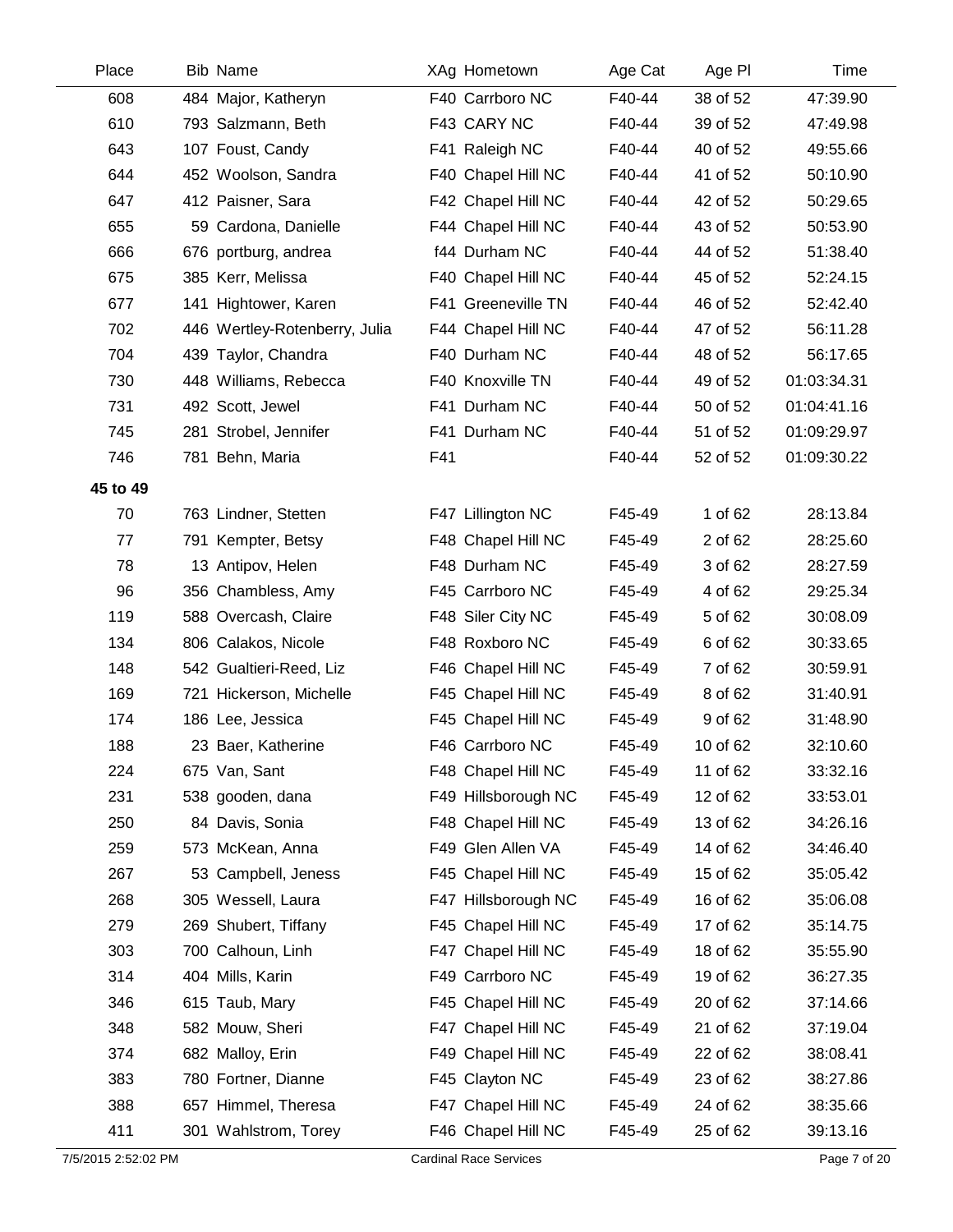| Place               | Bib Name                    | XAg Hometown                  | Age Cat | Age PI   | Time         |
|---------------------|-----------------------------|-------------------------------|---------|----------|--------------|
| 421                 | 94 Enders, Johna            | F48 Chapel Hill NC            | F45-49  | 26 of 62 | 39:23.17     |
| 423                 | 187 Leicester, Joanne       | F48 CARY NC                   | F45-49  | 27 of 62 | 39:29.15     |
| 427                 | 562 Lacava, Gina            | F47 Chapel Hill NC            | F45-49  | 28 of 62 | 39:44.40     |
| 435                 | 429 Soto, Carolina          | F47 Carrboro NC               | F45-49  | 29 of 62 | 40:01.41     |
| 450                 | 667 Usinger, Deborah        | F46 Carrboro NC               | F45-49  | 30 of 62 | 40:24.90     |
| 451                 | 617 Towe, Elizabeth         | F48 Carrboro NC               | F45-49  | 31 of 62 | 40:26.92     |
| 462                 | 367 DePeal, Lesa            | F46 Durham NC                 | F45-49  | 32 of 62 | 40:42.66     |
| 469                 | 748 Cotton, Christine       | F49 Chapel Hill NC            | F45-49  | 33 of 62 | 41:01.66     |
| 478                 | 621 Watterson, Carolyn      | F48 Pittsboro NC              | F45-49  | 34 of 62 | 41:09.93     |
| 492                 | 126 Hackney, Loretta        | F46 Chapel Hill NC            | F45-49  | 35 of 62 | 41:49.91     |
| 505                 | 471 Fernald, Anne           | F47 Chapel Hill NC            | F45-49  | 36 of 62 | 42:23.65     |
| 507                 | 652 DiSantostefano, Rachael | F45 Chapel Hill NC            | F45-49  | 37 of 62 | 42:27.41     |
| 520                 | 534 ferguson, kim           | F48 Mebane NC                 | F45-49  | 38 of 62 | 43:10.65     |
| 547                 | 664 kilts, priscilla        | f47 Durham NC                 | F45-49  | 39 of 62 | 44:36.41     |
| 558                 | 379 Hanson-Baldauf, Dana    | F45 Chapel Hill NC            | F45-49  | 40 of 62 | 44:50.41     |
| 559                 | 487 Meredith, Marne         | F45 Chapel Hill NC            | F45-49  | 41 of 62 | 44:50.87     |
| 563                 | 638 McCormick, Deborah      | F48 Chapel Hill NC            | F45-49  | 42 of 62 | 45:08.15     |
| 567                 | 277 Soll, Renuka            | F47 Chapel Hill NC            | F45-49  | 43 of 62 | 45:28.40     |
| 591                 | 566 leyden, melanie         | f49 Durham NC                 | F45-49  | 44 of 62 | 46:24.15     |
| 611                 | 742 westdorp, joy           | F48 Carrboro NC               | F45-49  | 45 of 62 | 47:51.65     |
| 616                 | 462 Carpenter, Margaret     | F49 Carrboro NC               | F45-49  | 46 of 62 | 48:06.40     |
| 621                 | 476 Hutchison, Etsu         | F46 Chapel Hill NC            | F45-49  | 47 of 62 | 48:12.90     |
| 628                 | 737 Arnold, Jennifer        | F45 Chapel Hill NC            | F45-49  | 48 of 62 | 48:41.79     |
| 629                 | 490 rodriguez, sandra       | F46 Chapel Hill NC            | F45-49  | 49 of 62 | 48:41.92     |
| 630                 | 522 Cassely, Mary Beth      | F48 Chapel Hill NC            | F45-49  | 50 of 62 | 48:42.90     |
| 639                 | 530 Douglas, Mindy          | F46 Chapel Hill NC            | F45-49  | 51 of 62 | 49:36.40     |
| 657                 | 546 Henriquez, Sandy        | F47 Chapel Hill NC            | F45-49  | 52 of 62 | 50:55.90     |
| 658                 | 236 Pettie, Jennifer        | F46 Burlington NC             | F45-49  | 53 of 62 | 51:11.41     |
| 665                 | 51 Cabrera, Rebeca          | F46 Durham NC                 | F45-49  | 54 of 62 | 51:36.91     |
| 670                 | 463 Conger, Susan           | F47 Chapel Hill NC            | F45-49  | 55 of 62 | 52:07.66     |
| 690                 | 402 Mendlovitz, Mira        | F48 Evanston IL               | F45-49  | 56 of 62 | 54:16.37     |
| 699                 | 495 Spores, Kimberlee       | F45 Chapel Hill NC            | F45-49  | 57 of 62 | 55:46.66     |
| 718                 | 559 kohout, Melissa         | F49 Carrboro NC               | F45-49  | 58 of 62 | 01:00:13.55  |
| 723                 | 460 Browne, Kelly           | F46 GRAHAM NC                 | F45-49  | 59 of 62 | 01:02:43.95  |
| 727                 | 346 Brobston, Millie        | F45 Chapel Hill NC            | F45-49  | 60 of 62 | 01:03:22.15  |
| 728                 | 454 Allmond, Cindy          | F47 Chapel Hill NC            | F45-49  | 61 of 62 | 01:03:23.71  |
| 741                 | 727 Simpson, Audra          | F48 Durham NC                 | F45-49  | 62 of 62 | 01:06:44.90  |
| 50 to 54            |                             |                               |         |          |              |
| 99                  | 116 gibson, jackie          | f50 Chapel Hill NC            | F50-54  | 1 of 46  | 29:31.84     |
| 125                 | 201 Matera, Kathy           | F52 Chapel Hill NC            | F50-54  | 2 of 46  | 30:18.66     |
| 181                 | 316 Wilkinson, Kari         | F53 Mebane NC                 | F50-54  | 3 of 46  | 31:57.16     |
| 7/5/2015 2:52:03 PM |                             | <b>Cardinal Race Services</b> |         |          | Page 8 of 20 |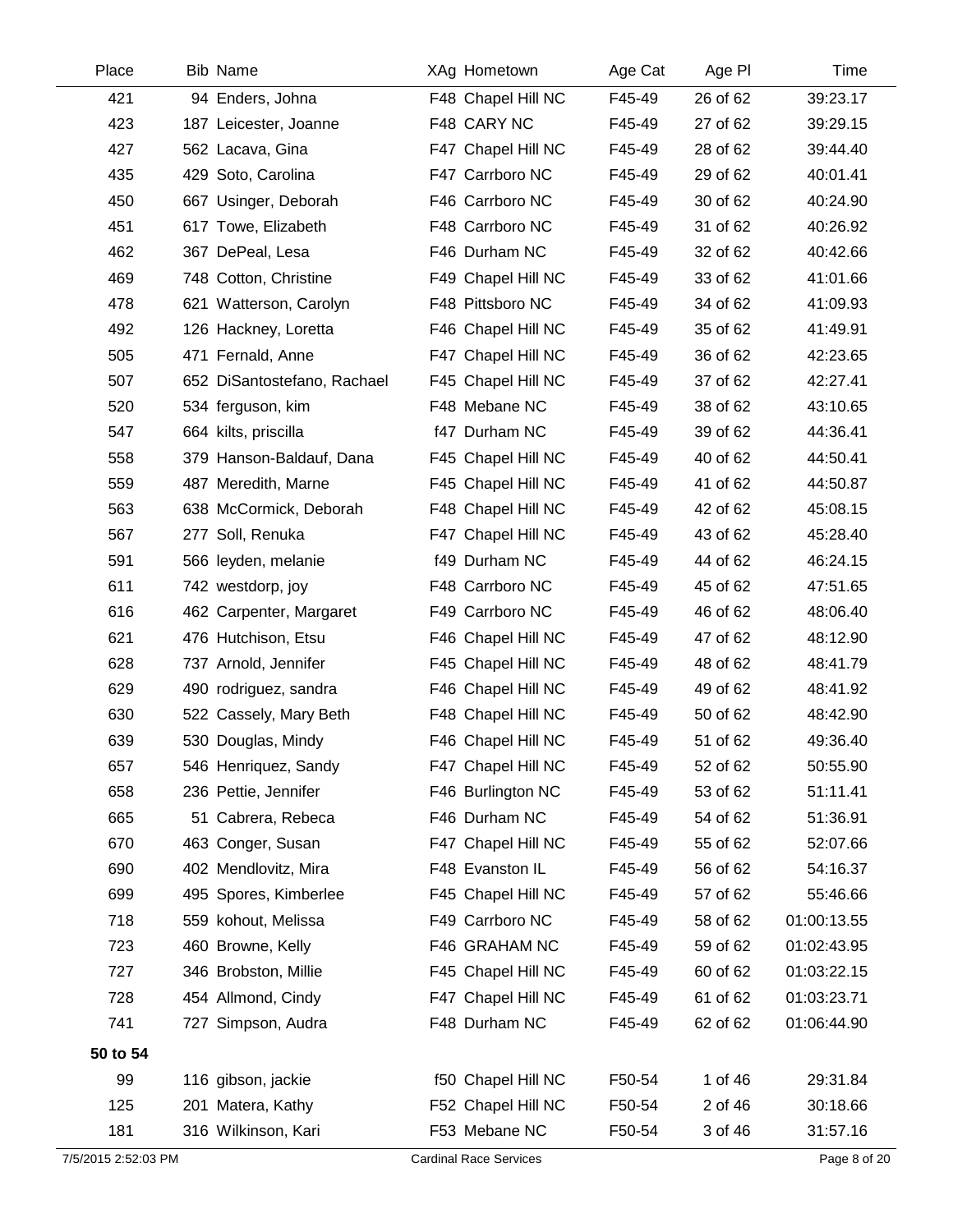| Place | <b>Bib Name</b>         | XAg Hometown        | Age Cat | Age PI   | Time     |
|-------|-------------------------|---------------------|---------|----------|----------|
| 196   | 357 Chesser, Susan      | F52 Durham NC       | F50-54  | 4 of 46  | 32:42.39 |
| 208   | 518 Carey, Elizabeth    | F53 Pittsboro NC    | F50-54  | 5 of 46  | 33:04.16 |
| 218   | 564 Lazorko, Cat        | F50 Carrboro NC     | F50-54  | 6 of 46  | 33:22.99 |
| 237   | 764 Harkins, Heidi      | F51 Chapel Hill NC  | F50-54  | 7 of 46  | 33:58.67 |
| 257   | 176 Kinyamu, Harriet    | F50 Cary NC         | F50-54  | 8 of 46  | 34:31.65 |
| 289   | 222 Mulliken, Benedicte | F50 CARY NC         | F50-54  | 9 of 46  | 35:38.65 |
| 300   | 204 McDonald, Jean      | F53 Chapel Hill NC  | F50-54  | 10 of 46 | 35:46.22 |
| 326   | 314 Whittier, Coleman   | F54 Hillsborough NC | F50-54  | 11 of 46 | 36:45.41 |
| 328   | 148 Hosman, Suzie       | F52 Chapel Hill NC  | F50-54  | 12 of 46 | 36:47.15 |
| 338   | 263 Scott, Carroll      | F52 Chapel Hill NC  | F50-54  | 13 of 46 | 37:02.41 |
| 369   | 272 Smith, Laura        | F53 Lillington NC   | F50-54  | 14 of 46 | 38:00.66 |
| 371   | 699 Trimmer, Julia      | F54 Chapel Hill NC  | F50-54  | 15 of 46 | 38:03.15 |
| 385   | 544 Haskins, Teri       | F54 Chapel Hill NC  | F50-54  | 16 of 46 | 38:32.15 |
| 408   | 243 Powell, Amy         | F53 Chapel Hill NC  | F50-54  | 17 of 46 | 39:09.42 |
| 428   | 813 Scheible, Carol     | F52 Chapel Hill NC  | F50-54  | 18 of 46 | 39:45.90 |
| 436   | 705 CONGLETON, NANCY    | F54 Durham NC       | F50-54  | 19 of 46 | 40:02.80 |
| 441   | 345 Bourne, Linda       | F51 Carrboro NC     | F50-54  | 20 of 46 | 40:10.31 |
| 449   | 352 Burns, Kimberlie    | F54 Durham NC       | F50-54  | 21 of 46 | 40:24.16 |
| 460   | 40 Boggess, Kim         | F50 Chapel Hill NC  | F50-54  | 22 of 46 | 40:39.15 |
| 466   | 235 Perry, Susan        | F51 Chapel Hill NC  | F50-54  | 23 of 46 | 40:48.90 |
| 472   | 92 Eischen, Francesca   | F52 Chapel Hill NC  | F50-54  | 24 of 46 | 41:07.15 |
| 474   | 421 Saunders, Pam       | F51 Mebane NC       | F50-54  | 25 of 46 | 41:08.93 |
| 476   | 532 Duronio, Sue        | f50 Chapel Hill NC  | F50-54  | 26 of 46 | 41:09.66 |
| 491   | 323 wilson, leslie      | F50 Durham NC       | F50-54  | 27 of 46 | 41:47.40 |
| 494   | 398 Mcdowell, Laurie    | F54 Raleigh NC      | F50-54  | 28 of 46 | 41:55.16 |
| 510   | 716 Van Ark, Gwen       | F51 Carrboro NC     | F50-54  | 29 of 46 | 42:34.41 |
| 512   | 347 Brooks, Laura       | F51 Chapel Hill NC  | F50-54  | 30 of 46 | 42:36.65 |
| 521   | 78 Davis, Julie         | F52 San Diego CA    | F50-54  | 31 of 46 | 43:13.16 |
| 544   | 738 Howes, LaDeane      | F51 Chapel Hill NC  | F50-54  | 32 of 46 | 44:32.66 |
| 548   | 294 Vaughan, Dawn       | F50 Chapel Hill NC  | F50-54  | 33 of 46 | 44:37.41 |
| 553   | 62 Carroll, Sunny       | F51 Arlington VA    | F50-54  | 34 of 46 | 44:43.18 |
| 564   | 202 Matti, Clare        | F53 Durham NC       | F50-54  | 35 of 46 | 45:12.90 |
| 569   | 477 johnson, jennifer   | f51 Chapel Hill NC  | F50-54  | 36 of 46 | 45:36.41 |
| 626   | 499 SUMMERS, JANICE     | F54 Chapel Hill NC  | F50-54  | 37 of 46 | 48:34.15 |
| 635   | 513 bunce, julie        | f50 Chapel Hill NC  | F50-54  | 38 of 46 | 49:22.24 |
| 648   | 616 Tipton, BJ          | F51 Chapel Hill NC  | F50-54  | 39 of 46 | 50:33.80 |
| 661   | 327 Wujciak, Barbara    | F53 Chapel Hill NC  | F50-54  | 40 of 46 | 51:29.40 |
| 672   | 485 Marron, Janet       | F52 DURHAM NC       | F50-54  | 41 of 46 | 52:14.41 |
| 680   | 266 sharfman, susan     | F54 Chamblee GA     | F50-54  | 42 of 46 | 53:37.41 |
| 684   | 797 Mouw, Andrea        | F <sub>53</sub>     | F50-54  | 43 of 46 | 53:46.91 |
| 689   | 304 Weinberg, Roberta   | F53 Carrboro NC     | F50-54  | 44 of 46 | 54:13.66 |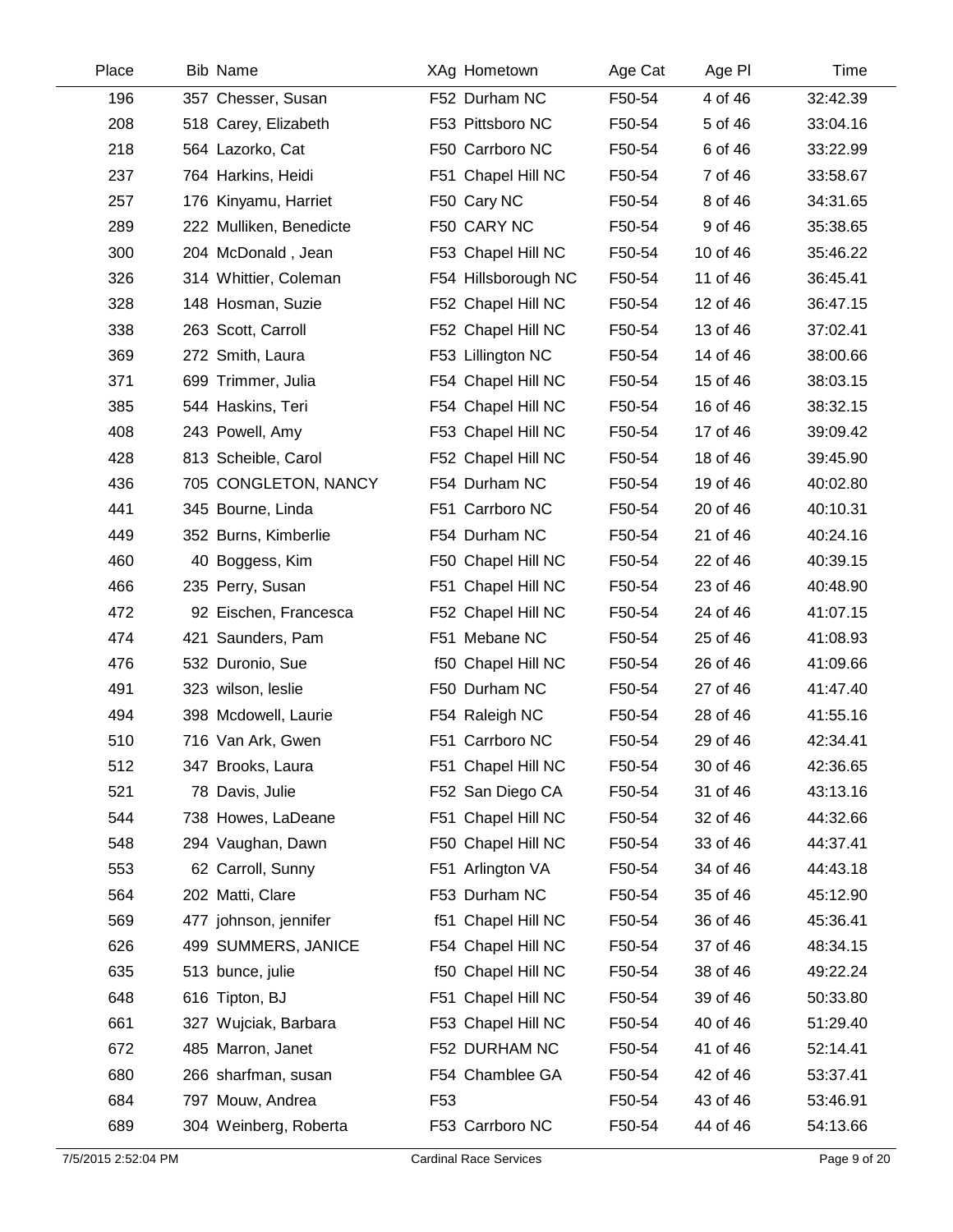| Place    | <b>Bib Name</b>               |                 | XAg Hometown        | Age Cat | Age PI   | Time        |
|----------|-------------------------------|-----------------|---------------------|---------|----------|-------------|
| 729      | 744 Apperson, Karen           |                 | F51 Chapel Hill NC  | F50-54  | 45 of 46 | 01:03:32.40 |
| 740      | 457 Blevins, Lisa             |                 | F52 CARY NC         | F50-54  | 46 of 46 | 01:06:44.41 |
| 55 to 59 |                               |                 |                     |         |          |             |
| 107      | 73 Couper, Rietta             |                 | F56 Chapel Hill NC  | F55-59  | 1 of 28  | 29:50.34    |
| 164      | 745 Branson, Sheri            |                 | F57 Chapel Hill NC  | F55-59  | 2 of 28  | 31:30.66    |
| 222      | 728 McArdle, Jill             |                 | F56 Chapel Hill NC  | F55-59  | 3 of 28  | 33:30.41    |
| 236      | 137 Helms, Tanya              |                 | F55 Chapel Hill NC  | F55-59  | 4 of 28  | 33:58.66    |
| 242      | 81 Crump, Carolyn             |                 | F59 Carrboro NC     | F55-59  | 5 of 28  | 34:13.16    |
| 252      | 736 Li, Vivian                |                 | F57 Durham NC       | F55-59  | 6 of 28  | 34:28.16    |
| 322      | 569 mandeville-long, anne     |                 | f56 Chapel Hill NC  | F55-59  | 7 of 28  | 36:41.41    |
| 331      | 82 Cunningham, Jayne          |                 | F58 Hillsborough NC | F55-59  | 8 of 28  | 36:52.40    |
| 342      | 809 Moses, Kitty              |                 | F59 Durham NC       | F55-59  | 9 of 28  | 37:05.66    |
| 360      | 253 Rose, Peggy               |                 | F59 Raleigh NC      | F55-59  | 10 of 28 | 37:40.40    |
| 417      | 334 Bagatell, Nancy           |                 | F55 Chapel Hill NC  | F55-59  | 11 of 28 | 39:17.65    |
| 422      | 609 SMITH, SUSAN              |                 | F57 Mebane NC       | F55-59  | 12 of 28 | 39:27.66    |
| 424      | 348 Brown, Bunny              |                 | F56 Durham NC       | F55-59  | 13 of 28 | 39:40.65    |
| 432      | 706 HILL, CAROL               |                 | F55 Raleigh NC      | F55-59  | 14 of 28 | 39:53.91    |
| 447      | 147 Horton, Julie             |                 | F59 Chapel Hill NC  | F55-59  | 15 of 28 | 40:23.16    |
| 470      | 146 Holloman, Edith           |                 | F56 Chapel Hill NC  | F55-59  | 16 of 28 | 41:04.15    |
| 497      | 212 Miller-Grandvaux, Yolande |                 | F56 Falls Church VA | F55-59  | 17 of 28 | 42:01.39    |
| 525      | 15 Archer, Janet              |                 | F55 Chapel Hill NC  | F55-59  | 18 of 28 | 43:32.41    |
| 534      | 25 Baker, Debby               |                 | F55 Livonia NY      | F55-59  | 19 of 28 | 44:06.15    |
| 555      | 121 Greene, Deb               |                 | F58 Chapel Hill NC  | F55-59  | 20 of 28 | 44:46.65    |
| 614      | 714 bresler, lynne            |                 | F56 Chapel Hill NC  | F55-59  | 21 of 28 | 47:56.90    |
| 640      | 774 Blach, Colette            | F <sub>56</sub> |                     | F55-59  | 22 of 28 | 49:53.90    |
| 660      | 303 Webb, Kristi              |                 | F58 Chapel Hill NC  | F55-59  | 23 of 28 | 51:23.91    |
| 686      | 451 Wooldridge, Rebecca       |                 | F55 DURHAM NC       | F55-59  | 24 of 28 | 53:47.66    |
| 696      | 254 Rosen, Maureen            |                 | F58 Chapel Hill NC  | F55-59  | 25 of 28 | 55:29.40    |
| 705      | 20 Aycock, Heidi              |                 | F55 Chapel Hill NC  | F55-59  | 26 of 28 | 56:18.15    |
| 708      | 268 Shilling, Cynthia         |                 | F58 Durham NC       | F55-59  | 27 of 28 | 56:42.42    |
| 756      | 481 Kozel, Carol              |                 | F57 Hillsborough NC | F55-59  | 28 of 28 | 01:16:05.23 |
| 60 to 64 |                               |                 |                     |         |          |             |
| 200      | 205 McNeilly, Kevin           |                 | F63 Carrboro NC     | F60-64  | 1 of 15  | 32:57.91    |
| 220      | 145 Hollmann, Lena            |                 | F64 Cary NC         | F60-64  | 2 of 15  | 33:26.41    |
| 317      | 364 Cromer, Janet             |                 | F63 Durham NC       | F60-64  | 3 of 15  | 36:29.90    |
| 430      | 289 Thorn, rosemary           |                 | F60 Chapel Hill NC  | F60-64  | 4 of 15  | 39:50.90    |
| 481      | 41 Boone, Joan                |                 | F62 Efland NC       | F60-64  | 5 of 15  | 41:19.90    |
| 582      | 26 BAKER, LYNDA               |                 | F64 Chapel Hill NC  | F60-64  | 6 of 15  | 46:10.15    |
| 586      | 428 Smith, Maryann            |                 | F64 Pittsboro NC    | F60-64  | 7 of 15  | 46:11.15    |
| 632      | 661 Murrah, Valerie           |                 | F64 Chapel Hill NC  | F60-64  | 8 of 15  | 48:56.15    |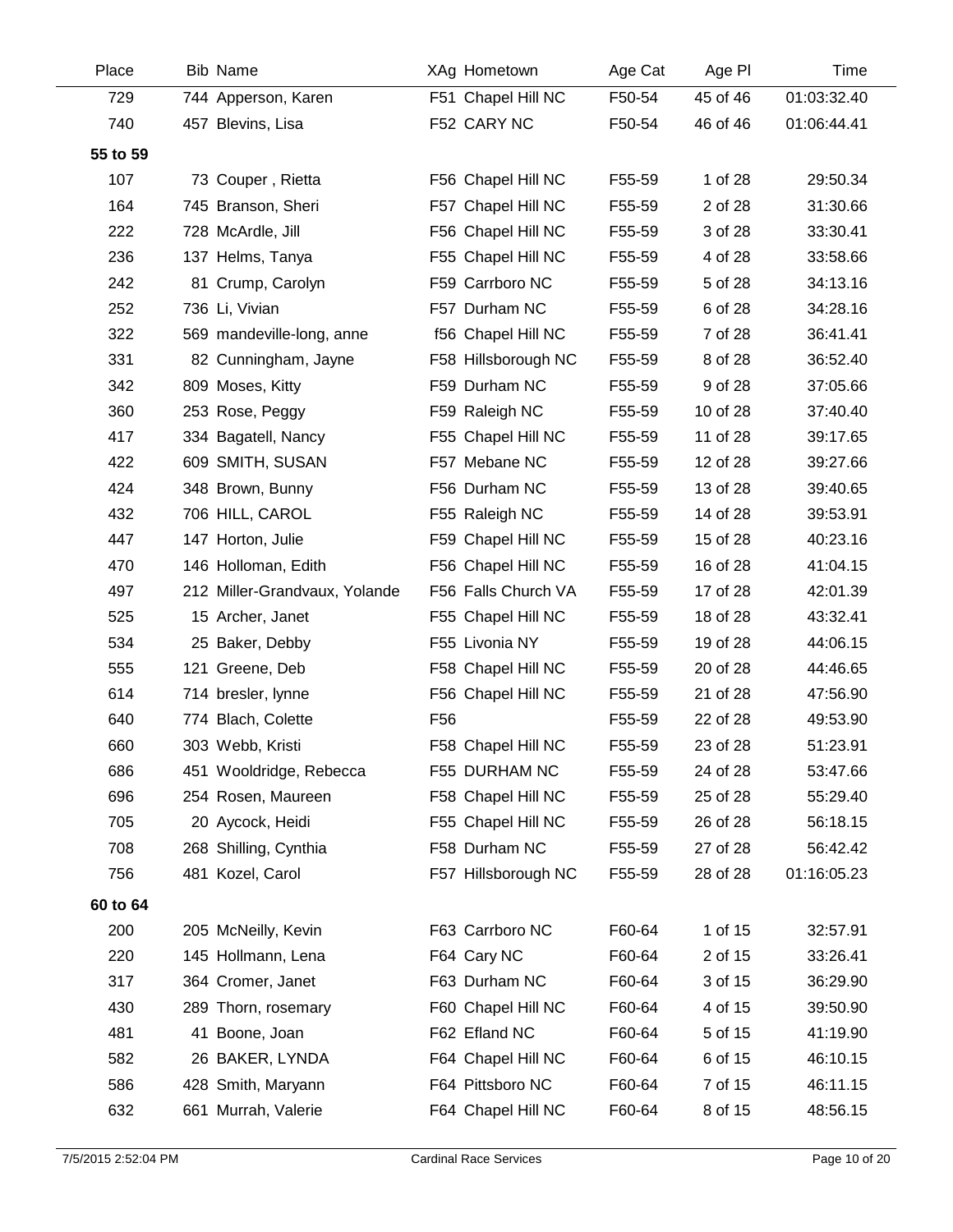| Place    | <b>Bib Name</b>         | XAg Hometown            | Age Cat | Age PI     | Time        |
|----------|-------------------------|-------------------------|---------|------------|-------------|
| 636      | 306 west, tracey        | F62 Chapel Hill NC      | F60-64  | 9 of 15    | 49:22.42    |
| 656      | 568 Mace, Mary          | F63 Chapel Hill NC      | F60-64  | 10 of 15   | 50:55.90    |
| 710      | 409 O'Brien, Lynne      | F64 Carrboro NC         | F60-64  | 11 of 15   | 57:00.91    |
| 713      | 423 Sellars, Linda      | F63 Durham NC           | F60-64  | 12 of 15   | 58:53.91    |
| 734      | 669 Curtis, Stephanie   | F62 Chapel Hill NC      | F60-64  | 13 of 15   | 01:05:10.15 |
| 743      | 458 Bright, Gini        | F64 Chapel Hill NC      | F60-64  | 14 of 15   | 01:07:47.66 |
| 744      | 251 Rose, Cindy         | F64 Chapel Hill NC      | F60-64  | 15 of 15   | 01:07:56.90 |
| 65 to 69 |                         |                         |         |            |             |
| 341      | 136 Heiser, Sally       | F66 Chapel Hill NC      | F65-69  | $1$ of $8$ | 37:03.91    |
| 455      | 12 Anderson, Sheelagh   | F68 Carrboro NC         | F65-69  | $2$ of $8$ | 40:29.91    |
| 540      | 271 Skrzynia, Cecile    | F67 Chapel Hill NC      | F65-69  | 3 of 8     | 44:25.41    |
| 550      | 769 Cupitt, Julia       | F67 DURHAM NC           | F65-69  | 4 of 8     | 44:39.41    |
| 615      | 135 Haywood, Marion     | F68 Chapel Hill NC      | F65-69  | 5 of 8     | 48:04.90    |
| 673      | 602 Schreiber, Jill     | F66 Cincinnati OH       | F65-69  | 6 of 8     | 52:19.90    |
| 751      | 447 Williams, Janice    | F67 Cary NC             | F65-69  | 7 of 8     | 01:14:30.72 |
| 755      | 123 Griffith, Catherine | F67 Chapel Hill NC      | F65-69  | 8 of 8     | 01:16:01.47 |
| 70 to 74 |                         |                         |         |            |             |
| 506      | 124 Guardino, Louise    | F74 Cary NC             | F70-99  | 1 of 4     | 42:26.67    |
| 687      | 814 McKown, Mary        | F74 Chapel Hill NC      | F70-99  | 3 of 4     | 53:50.53    |
| 754      | 270 Silver, Barbara     | F72 Chapel Hill NC      | F70-99  | 4 of 4     | 01:16:01.23 |
| 75 to 79 |                         |                         |         |            |             |
| 623      | 250 Roggenbuck, Sharon  | F76 Hillsborough NC     | F70-99  | 2 of 4     | 48:21.41    |
| Μ        |                         |                         |         |            |             |
|          |                         |                         |         |            |             |
| 5 to 9   |                         |                         |         |            |             |
| 270      | 453 Yoder, Elias        | M8 Carrboro NC          | M2-9    | $1$ of $8$ | 35:06.91    |
| 277      | 275 Soher, Patrick      | M7 Chapel Hill NC       | M2-9    | $2$ of $8$ | 35:14.17    |
| 280      | 645 Lee, Emerson        | M9 Chapel Hill NC       | M2-9    | 3 of 8     | 35:15.86    |
| 365      | 525 Cook, Brendan       | M8 Durham NC            | M2-9    | 4 of 8     | 37:54.56    |
| 588      | 365 Cummings, Aaron     | M9 Chapel Hill NC       | $M2-9$  | 5 of 8     | 46:21.82    |
| 589      | 400 Mendlovitz, Harry   | M9 Chapel Hill NC       | M2-9    | 6 of 8     | 46:22.87    |
| 645      | 366 Cummings, Andrew    | M7 Chapel Hill NC       | M2-9    | 7 of 8     | 50:10.91    |
| 653      | 636 Harrison, William   | M9 Chapel Hill NC       | M2-9    | 8 of 8     | 50:47.91    |
| 10 to 14 |                         |                         |         |            |             |
| 29       | 677 Parrish, Gresham    | M14 Chapel Hill NC      | M10-14  | 1 of 16    | 25:46.84    |
| 95       | 767 Rousculp, Josh      | M <sub>14</sub> Cary NC | M10-14  | 2 of 16    | 29:23.54    |
| 97       | 355 Campos, Joshua      | M11 Carrboro NC         | M10-14  | 3 of 16    | 29:27.84    |
| 161      | 113 Geib, Matthew       | M12 Hillsborough NC     | M10-14  | 4 of 16    | 31:24.91    |
| 219      | 724 Hickerson, Jacob    | M14 Chapel Hill NC      | M10-14  | 5 of 16    | 33:24.41    |
| 226      | 731 Adams, Jackson      | M10 Pittsboro NC        | M10-14  | 6 of 16    | 33:37.40    |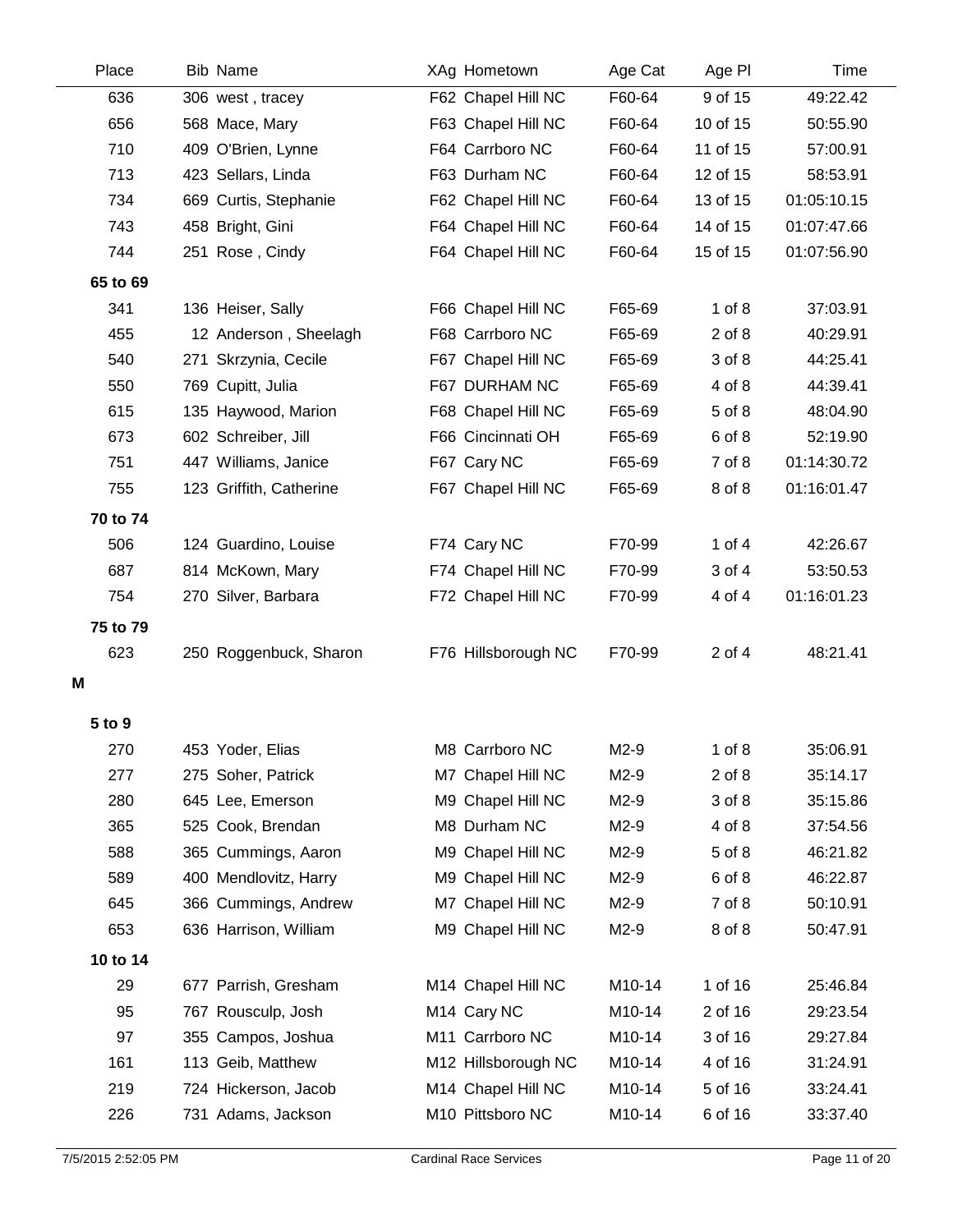| Place    | Bib Name                | XAg Hometown            | Age Cat | Age PI     | Time        |
|----------|-------------------------|-------------------------|---------|------------|-------------|
| 294      | 702 Calhoun, Benjamin   | M13 Chapel Hill NC      | M10-14  | 7 of 16    | 35:41.66    |
| 299      | 308 Westman, Riley      | M11 Chapel Hill NC      | M10-14  | 8 of 16    | 35:45.42    |
| 339      | 526 Cook, Owen          | M10 Durham NC           | M10-14  | 9 of 16    | 37:03.15    |
| 465      | 746 Cotton, Michael     | M13 Chapel Hill NC      | M10-14  | 10 of 16   | 40:47.16    |
| 485      | 368 Dixon, James        | M13 Raleigh NC          | M10-14  | 11 of 16   | 41:35.40    |
| 584      | 218 Morgan, Jacob       | M11 Apex NC             | M10-14  | 12 of 16   | 46:10.80    |
| 641      | 56 Cardona, Adam        | M12 Chapel Hill NC      | M10-14  | 13 of 16   | 49:54.80    |
| 697      | 496 Spores, Matt        | M13 Chapel Hill NC      | M10-14  | 14 of 16   | 55:45.40    |
| 725      | 521 Carter, Sam         | M10 Chapel Hill NC      | M10-14  | 15 of 16   | 01:02:49.90 |
| 749      | 58 Cardona, Andrew      | M12 Chapel Hill NC      | M10-14  | 16 of 16   | 01:14:25.73 |
| 15 to 19 |                         |                         |         |            |             |
| 4        | 442 Vanderford, Eric    | M16 Chapel Hill NC      | M15-19  | 1 of 21    | 22:25.57    |
| 8        | 775 Timothy, Jonathan   | M16                     | M15-19  | 2 of 21    | 23:19.03    |
| 10       | 104 Fiorito Jr, Agustin | M15 Chapel Hill NC      | M15-19  | 3 of 21    | 23:56.85    |
| 11       | 788 Allen, Zachary      | M17                     | M15-19  | 4 of 21    | 23:57.09    |
| 15       | 752 Weintraub, Max      | M17 Carrboro NC         | M15-19  | 5 of 21    | 24:12.57    |
| 19       | 536 Galloway, Kethan    | M16 Chapel Hill NC      | M15-19  | 6 of 21    | 24:51.09    |
| 21       | 388 Kmiec, Harry        | M16 Chapel Hill NC      | M15-19  | 7 of 21    | 24:58.51    |
| 52       | 556 Joseph, Michael     | M17 Chapel Hill NC      | M15-19  | 8 of 21    | 27:21.34    |
| 58       | 343 Board, Anthony      | M16 DURHAM NC           | M15-19  | 9 of 21    | 27:40.34    |
| 67       | 533 ferguson, atticus   | M17 Mebane NC           | M15-19  | 10 of 21   | 28:07.34    |
| 80       | 30 Benjamin, Noah       | M <sub>15</sub> Cary NC | M15-19  | 11 of 21   | 28:30.67    |
| 92       | 131 harris, andrew      | m15 DURHAM NC           | M15-19  | 12 of 21   | 29:15.85    |
| 102      | 311 White, Avery        | M15 Chapel Hill NC      | M15-19  | 13 of 21   | 29:41.84    |
| 109      | 725 knight, tai         | M16 Chapel Hill NC      | M15-19  | 14 of 21   | 29:53.59    |
| 150      | 394 Marron, Aidan       | M18 DURHAM NC           | M15-19  | 15 of 21   | 31:07.37    |
| 298      | 307 Westman, Derek      | M15 Chapel Hill NC      | M15-19  | 16 of 21   | 35:45.42    |
| 318      | 782 Belza, John         | M19 Raleigh NC          | M15-19  | 17 of 21   | 36:36.88    |
| 367      | 507 Belza, James        | M18 Raleigh NC          | M15-19  | 18 of 21   | 37:57.90    |
| 463      | 519 Carter, Chris       | M15 Chapel Hill NC      | M15-19  | 19 of 21   | 40:45.24    |
| 694      | 461 Browne, Nick        | M16 GRAHAM NC           | M15-19  | 20 of 21   | 55:08.15    |
| 750      | 57 Cardona, Alex        | M15 Chapel Hill NC      | M15-19  | 21 of 21   | 01:14:29.47 |
| 20 to 24 |                         |                         |         |            |             |
| 9        | 529 Cox, Marquis        | M20 Mount Laurel NJ     | M20-24  | $1$ of $6$ | 23:25.35    |
| 258      | 91 Eischen, Chris       | M22 Chapel Hill NC      | M20-24  | $2$ of $6$ | 34:44.66    |
| 269      | 395 Marron, Flynn       | M20 DURHAM NC           | M20-24  | 3 of 6     | 35:06.40    |
| 306      | 577 Mendes, Bryce       | M23 Chapel Hill NC      | M20-24  | 4 of 6     | 35:58.15    |
| 426      | 70 Coffel, Ethan        | M24 Falls Church VA     | M20-24  | 5 of 6     | 39:44.16    |
| 515      | 184 Layer, Marcus       | M24 Greensboro NC       | M20-24  | 6 of 6     | 42:47.30    |
|          |                         |                         |         |            |             |

**25 to 29**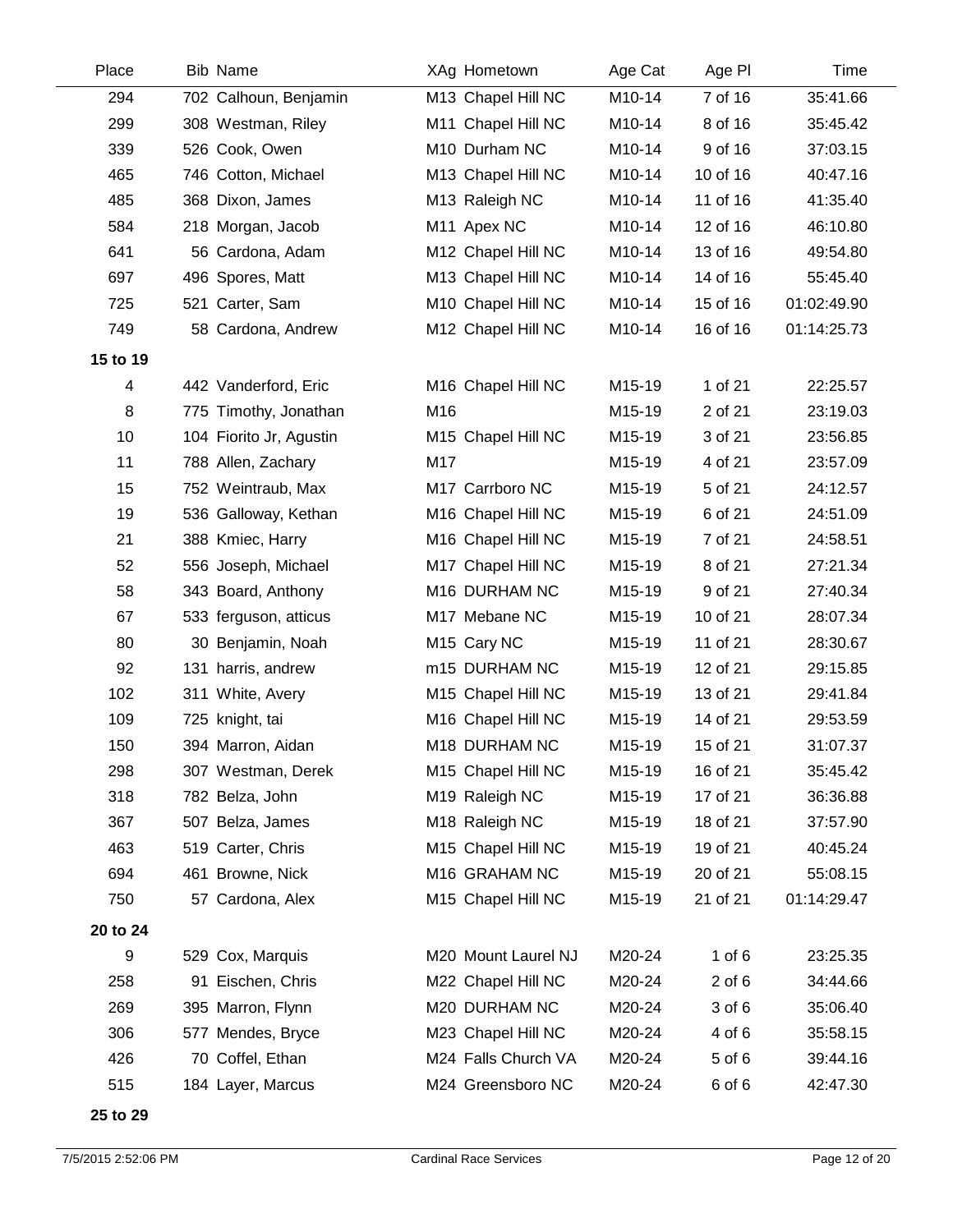| Place          | <b>Bib Name</b>         |     | XAg Hometown       | Age Cat | Age PI   | Time     |
|----------------|-------------------------|-----|--------------------|---------|----------|----------|
| 1              | 626 Ornelas, Victor     | M29 |                    | M25-29  | 1 of 27  | 21:49.84 |
| $\overline{c}$ | 607 Skoog, Neil         |     | M27 Carrboro NC    | M25-29  | 2 of 27  | 22:02.91 |
| 3              | 758 Maves, Gregory      |     | M28 Durham NC      | M25-29  | 3 of 27  | 22:20.84 |
| $\overline{7}$ | 625 Newcomb, JT         | M28 |                    | M25-29  | 4 of 27  | 22:53.35 |
| 14             | 261 Sadowski, David     |     | M29 Chapel Hill NC | M25-29  | 5 of 27  | 24:08.77 |
| 16             | 189 Lin, Reikan         |     | M25 Carrboro NC    | M25-29  | 6 of 27  | 24:29.34 |
| 49             | 245 Revilla, Matthew    |     | M27 Carrboro NC    | M25-29  | 7 of 27  | 27:08.84 |
| 69             | 808 Velazoo, Alaan      | M27 |                    | M25-29  | 8 of 27  | 28:12.10 |
| 81             | 735 Carbough, Michael   |     | M27 Carrboro NC    | M25-29  | 9 of 27  | 28:30.85 |
| 94             | 403 Meyer, Beau         |     | M27 Chapel Hill NC | M25-29  | 10 of 27 | 29:21.09 |
| 111            | 441 travars, phil       |     | M29 Pittsboro NC   | M25-29  | 11 of 27 | 29:58.10 |
| 112            | 537 Goldsbury, Michael  |     | M25 Morrisville NC | M25-29  | 12 of 27 | 29:58.67 |
| 116            | 540 Gordon, Max         |     | M28 Durham NC      | M25-29  | 13 of 27 | 30:02.95 |
| 168            | 380 Hart, Robert        |     | M26 Chapel Hill NC | M25-29  | 14 of 27 | 31:39.40 |
| 175            | 627 Krous, Nick         | M28 |                    | M25-29  | 15 of 27 | 31:50.90 |
| 195            | 589 Paradis, Alan       |     | M25 Carrboro NC    | M25-29  | 16 of 27 | 32:41.90 |
| 209            | 211 Mikhaylyants, Vadim |     | M25 Chapel Hill NC | M25-29  | 17 of 27 | 33:06.16 |
| 245            | 178 Klaver, Sean        |     | M27 King George VA | M25-29  | 18 of 27 | 34:18.48 |
| 255            | 681 Ayers, Jordan       |     | M28 Durham NC      | M25-29  | 19 of 27 | 34:29.91 |
| 276            | 713 phillippi, james    |     | M25 Chapel Hill NC | M25-29  | 20 of 27 | 35:10.17 |
| 287            | 586 Norton, Marcus      |     | M25 Carrboro NC    | M25-29  | 21 of 27 | 35:37.41 |
| 320            | 500 Alston, Kwame       |     | M25 Carrboro NC    | M25-29  | 22 of 27 | 36:39.67 |
| 352            | 740 Saeedi, Bejan       | M25 |                    | M25-29  | 23 of 27 | 37:22.23 |
| 414            | 620 Wages, Phillip      |     | M26 Carrboro NC    | M25-29  | 24 of 27 | 39:15.91 |
| 501            | 698 Phillips, Jesse     |     | M29 Carrboro NC    | M25-29  | 25 of 27 | 42:07.40 |
| 557            | 685 Sinkiewicz, Jake    |     | M28 Mebane NC      | M25-29  | 26 of 27 | 44:49.91 |
| 578            | 238 Pollard, Ethan      |     | M25 Chapel Hill NC | M25-29  | 27 of 27 | 45:56.41 |
| 30 to 34       |                         |     |                    |         |          |          |
| 12             | 760 Osborne, James      |     | M34 Chapel Hill NC | M30-34  | 1 of 29  | 24:04.98 |
| 18             | 660 Timp, Kevin         |     | M31 Chapel Hill NC | M30-34  | 2 of 29  | 24:46.34 |
| 31             | 390 Lam, Yik            |     | M34 Carrboro NC    | M30-34  | 3 of 29  | 25:50.59 |
| 33             | 693 Houck, Scott        |     | M30 Chapel Hill NC | M30-34  | 4 of 29  | 26:08.58 |
| 38             | 42 Brecher, Brad        |     | M31 Chapel Hill NC | M30-34  | 5 of 29  | 26:30.59 |
| 48             | 396 McCabe, Kevin       |     | M34 Durham NC      | M30-34  | 6 of 29  | 27:04.93 |
| 62             | 674 Scruggs, Paul       |     | m33 Bethel NC      | M30-34  | 7 of 29  | 27:46.84 |
| 98             | 22 Bader, Matthew       |     | M32 Durham NC      | M30-34  | 8 of 29  | 29:29.10 |
| 104            | 757 Steere, xxx         |     | M32 Garner NC      | M30-34  | 9 of 29  | 29:48.09 |
| 122            | 297 Viventi, Jonathan   |     | M33 DURHAM NC      | M30-34  | 10 of 29 | 30:12.90 |
| 124            | 149 Hu, Shijia          |     | M31 Chapel Hill NC | M30-34  | 11 of 29 | 30:16.90 |
| 141            | 299 Voss, Chris         |     | M30 RALEIGH NC     | M30-34  | 12 of 29 | 30:50.40 |
| 185            | 55 Caraway, David       |     | M31 Chapel Hill NC | M30-34  | 13 of 29 | 32:04.66 |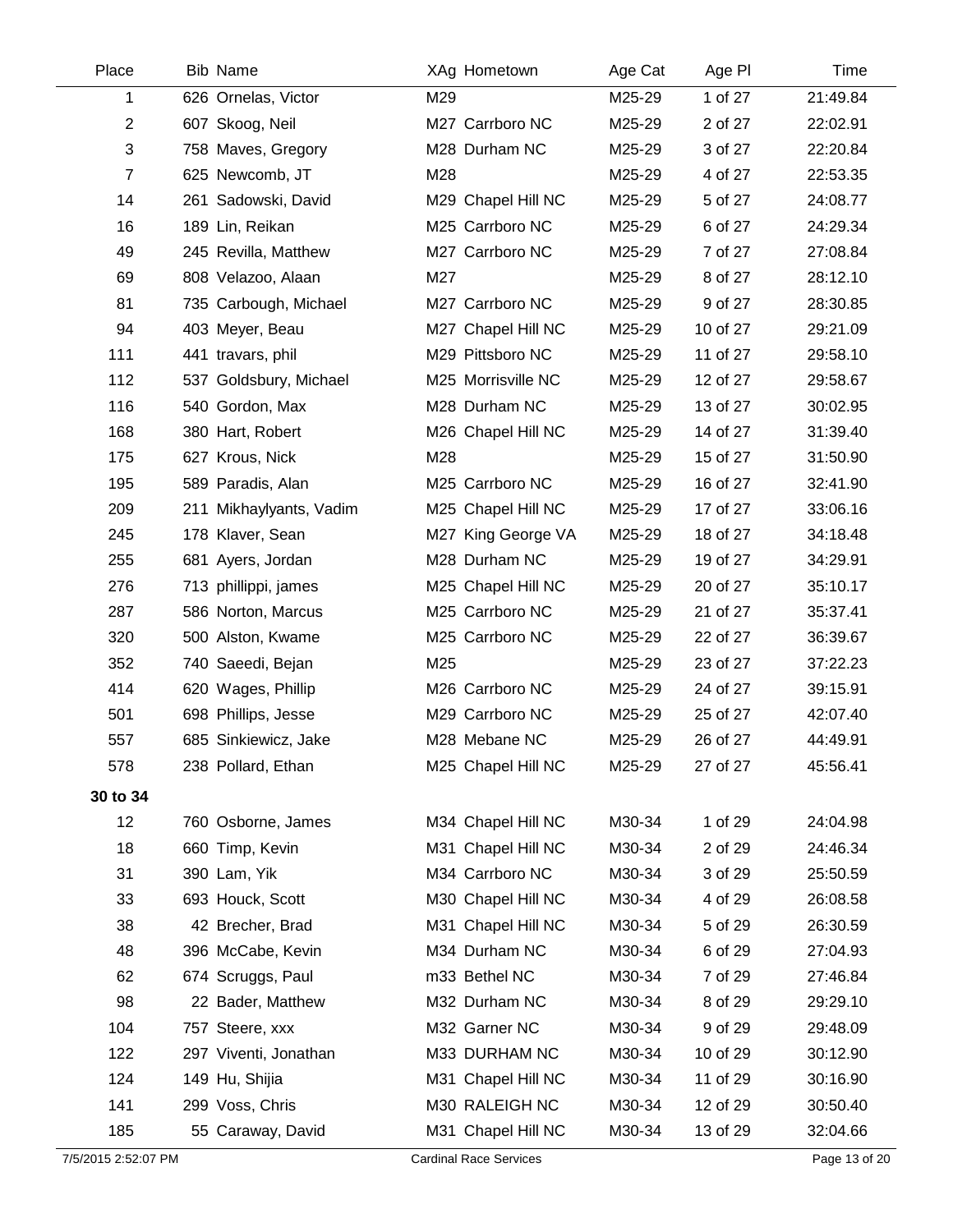| Place    | <b>Bib Name</b>          | XAg Hometown          | Age Cat | Age PI   | Time        |
|----------|--------------------------|-----------------------|---------|----------|-------------|
| 233      | 44 Breito, Nathan        | M33 Chapel Hill NC    | M30-34  | 14 of 29 | 33:55.91    |
| 240      | 688 roedema, mike        | M34 Carrboro NC       | M30-34  | 15 of 29 | 34:09.83    |
| 248      | 672 Dennis, Reed         | M31                   | M30-34  | 16 of 29 | 34:24.42    |
| 253      | 161 Jewitt, James        | M31 Christiansburg VA | M30-34  | 17 of 29 | 34:28.91    |
| 254      | 624 Wrenholt, Michael    | M33 Durham NC         | M30-34  | 18 of 29 | 34:29.67    |
| 273      | 373 Fiedler, Dan         | M33 Chapel Hill NC    | M30-34  | 19 of 29 | 35:08.33    |
| 361      | 707 Meier, Brian         | M32 Carrboro NC       | M30-34  | 20 of 29 | 37:41.41    |
| 401      | 50 Burris, Jim           | M34 Efland NC         | M30-34  | 21 of 29 | 38:54.16    |
| 403      | 694 Tyler, Jonathan      | M31 Durham NC         | M30-34  | 22 of 29 | 38:56.17    |
| 410      | 98 Ernst, Brian          | M33 Washington DC     | M30-34  | 23 of 29 | 39:10.74    |
| 452      | 96 Erickson, Christopher | M31 DURHAM NC         | M30-34  | 24 of 29 | 40:27.40    |
| 498      | 600 Sandilands, Nicholas | M33 Durham NC         | M30-34  | 25 of 29 | 42:01.41    |
| 513      | 118 Goad, Jacob          | M32 Durham NC         | M30-34  | 26 of 29 | 42:40.40    |
| 583      | 290 Tutwiler, Jonathan   | M31 Durham NC         | M30-34  | 27 of 29 | 46:10.29    |
| 600      | 185 Lebensburger, Andrew | M33 New York City NY  | M30-34  | 28 of 29 | 47:00.36    |
| 738      | 228 Oien, Nathan         | M30 Durham NC         | M30-34  | 29 of 29 | 01:06:02.16 |
| 35 to 39 |                          |                       |         |          |             |
| 6        | 733 Duff, James          | M38 Carrboro NC       | M35-39  | 1 of 43  | 22:44.59    |
| 23       | 755 Corbin, Andrew       | M35 RALEIGH NC        | M35-39  | 2 of 43  | 25:13.85    |
| 24       | 199 Marshall, Jason      | M38 Cary NC           | M35-39  | 3 of 43  | 25:18.84    |
| 26       | 117 Gisler, Geoff        | M35 Carrboro NC       | M35-39  | 4 of 43  | 25:29.15    |
| 27       | 374 Geil, Bob            | M38 Durham NC         | M35-39  | 5 of 43  | 25:30.09    |
| 42       | 192 Lowry, Joshua        | M37 Morrisville NC    | M35-39  | 6 of 43  | 26:43.65    |
| 46       | 220 Moscicki, Craig      | M36 W. Henrietta NY   | M35-39  | 7 of 43  | 26:52.29    |
| 53       | 172 Kelley, Drew         | M35 Chapel Hill NC    | M35-39  | 8 of 43  | 27:23.84    |
| 54       | 33 Beyerlein, Aaron      | M39 Carrboro NC       | M35-39  | 9 of 43  | 27:25.09    |
| 56       | 226 Nieman, Jeff         | M38 Hillsborough NC   | M35-39  | 10 of 43 | 27:36.85    |
| 60       | 678 Hassin, Bryan        | M36 Chapel Hill NC    | M35-39  | 11 of 43 | 27:43.59    |
| 61       | 631 VanSlyke, Adam       | M37                   | M35-39  | 12 of 43 | 27:44.60    |
| 66       | 662 Pearson, Michael     | M36 Chapel Hill NC    | M35-39  | 13 of 43 | 28:04.09    |
| 87       | 310 Westrick, Aaron      | M39 Chapel Hill NC    | M35-39  | 14 of 43 | 28:39.09    |
| 89       | 585 Niemeyer, John       | M39 Chapel Hill NC    | M35-39  | 15 of 43 | 28:51.09    |
| 103      | 690 Guiteras, Andrew     | M37 Carrboro NC       | M35-39  | 16 of 43 | 29:45.59    |
| 121      | 418 Ruff, JW             | M39 Chapel Hill NC    | M35-39  | 17 of 43 | 30:11.34    |
| 127      | 27 Barnes, Dwight        | M39 Cary NC           | M35-39  | 18 of 43 | 30:22.90    |
| 132      | 175 Kim, David           | M38 DURHAM NC         | M35-39  | 19 of 43 | 30:29.90    |
| 157      | 37 Block, Aaron          | M36 Alllen TX         | M35-39  | 20 of 43 | 31:20.16    |
| 172      | 512 bowman, geoffrey     | m36 Durham NC         | M35-39  | 21 of 43 | 31:47.66    |
| 179      | 248 Roberts, Jason       | M39 Chapel Hill NC    | M35-39  | 22 of 43 | 31:55.40    |
| 193      | 599 rowe, miles          | M39 Durham NC         | M35-39  | 23 of 43 | 32:31.62    |
| 194      | 539 Gordek, Harper       | M37 Chapel Hill NC    | M35-39  | 24 of 43 | 32:39.15    |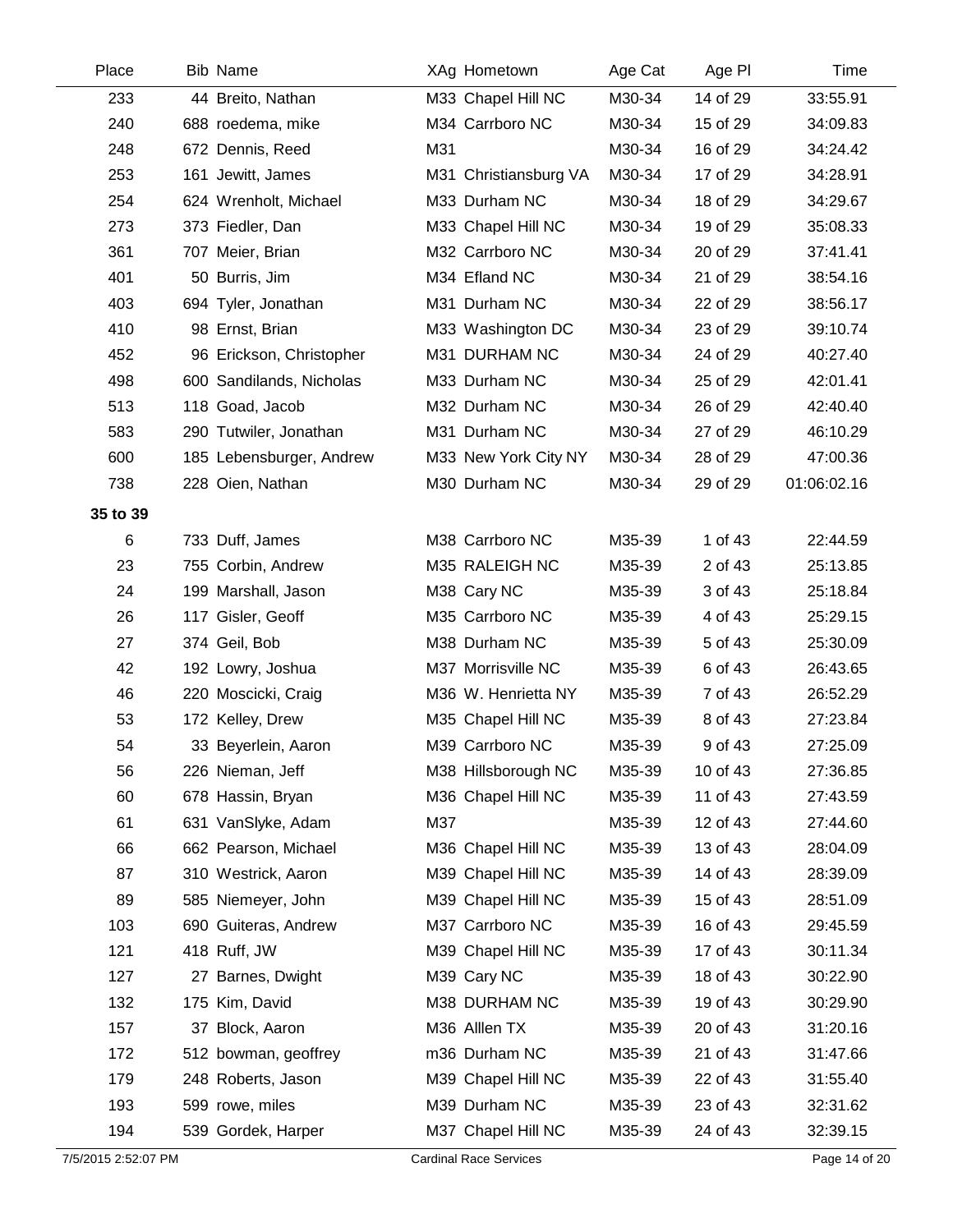| Place    | <b>Bib Name</b>         | XAg Hometown        | Age Cat | Age PI   | Time        |
|----------|-------------------------|---------------------|---------|----------|-------------|
| 197      | 516 Butt, Craig         | M39 DURHAM NC       | M35-39  | 25 of 43 | 32:54.40    |
| 199      | 803 Conitzer, Vincent   | M36 Chapel Hill NC  | M35-39  | 26 of 43 | 32:56.65    |
| 210      | 286 Thomas, Courtney    | M38 Chapel Hill NC  | M35-39  | 27 of 43 | 33:09.41    |
| 211      | 504 Adler, Evan         | M36 Durham NC       | M35-39  | 28 of 43 | 33:10.90    |
| 247      | 95 Erdam, Justin        | M39 Baldwin MD      | M35-39  | 29 of 43 | 34:22.15    |
| 251      | 557 Kay, Kevin          | M38 Carrboro NC     | M35-39  | 30 of 43 | 34:27.15    |
| 264      | 445 Watson, Philip      | M35 Carrboro NC     | M35-39  | 31 of 43 | 34:49.90    |
| 329      | 85 Davis, William       | M39 Durham NC       | M35-39  | 32 of 43 | 36:49.88    |
| 355      | 133 harris, william     | m39 Pittsboro NC    | M35-39  | 33 of 43 | 37:30.00    |
| 370      | 527 Cook, Steven        | M37 Durham NC       | M35-39  | 34 of 43 | 38:01.65    |
| 377      | 76 Cowell, Jason        | M39 Apex NC         | M35-39  | 35 of 43 | 38:12.07    |
| 429      | 10 Alaspa, Curtis       | M36 Durham NC       | M35-39  | 36 of 43 | 39:47.71    |
| 516      | 649 Lee, Richard        | M37 Chapel Hill NC  | M35-39  | 37 of 43 | 42:50.15    |
| 537      | 554 HUREK, THOMAS       | M35 Raleigh NC      | M35-39  | 38 of 43 | 44:16.67    |
| 585      | 217 Morgan, Brian       | M39 Apex NC         | M35-39  | 39 of 43 | 46:10.91    |
| 604      | 432 Sparrow, Will       | M35 Chapel Hill NC  | M35-39  | 40 of 43 | 47:12.66    |
| 633      | 642 Burr, Matt          | M35 Carrboro NC     | M35-39  | 41 of 43 | 49:08.66    |
| 662      | 190 Loan, Jason         | M39 Carrboro NC     | M35-39  | 42 of 43 | 51:30.72    |
| 721      | 291 Tweedy, Jonathan    | M36 Greensboro NC   | M35-39  | 43 of 43 | 01:00:26.92 |
| 40 to 44 |                         |                     |         |          |             |
| 17       | 292 Vanberg, Georg      | M43 Chapel Hill NC  | M40-44  | 1 of 46  | 24:40.04    |
| 37       | 231 Papazoglou, Michael | M44 Chapel Hill NC  | M40-44  | 2 of 46  | 26:29.85    |
| 65       | 647 Zhang, Baoxin       | M43 Chapel Hill NC  | M40-44  | 3 of 46  | 27:53.91    |
| 68       | 551 Hoover, Chris       | M43 Chapel Hill NC  | M40-44  | 4 of 46  | 28:09.10    |
| 74       | 704 luck, mitchell      | m42 Chapel Hill NC  | M40-44  | 5 of 46  | 28:19.15    |
| 75       | 801 Dobson, Raymond     | M44 Durham NC       | M40-44  | 6 of 46  | 28:19.22    |
| 100      | 32 Bergmann, Aaron      | M42 Chapel Hill NC  | M40-44  | 7 of 46  | 29:35.60    |
| 129      | 119 Graham, Nicholas    | M42 Carrboro NC     | M40-44  | 8 of 46  | 30:26.65    |
| 136      | 28 Barnes, Edward       | M42 Durham NC       | M40-44  | 9 of 46  | 30:40.40    |
| 146      | 415 Rhoads, Donald      | M42 Durham NC       | M40-44  | 10 of 46 | 30:59.41    |
| 153      | 656 Candelaria, Carlos  | M43 Cary NC         | M40-44  | 11 of 46 | 31:15.41    |
| 155      | 330 Yoder, Jason        | M42 Carrboro NC     | M40-44  | 12 of 46 | 31:16.65    |
| 158      | 689 guiteras, raymond   | m40 College Park MD | M40-44  | 13 of 46 | 31:23.65    |
| 166      | 547 Herrick, Jeffrey    | M42 Carrboro NC     | M40-44  | 14 of 46 | 31:36.81    |
| 167      | 264 Seils, Damon        | M42 Carrboro NC     | M40-44  | 15 of 46 | 31:37.15    |
| 190      | 644 Schmitz, William    | M43 Chapel Hill NC  | M40-44  | 16 of 46 | 32:12.41    |
| 192      | 180 LaDue, Ken          | M41 Apex NC         | M40-44  | 17 of 46 | 32:28.90    |
| 201      | 734 Fisher, Joel        | M40 Chapel Hill NC  | M40-44  | 18 of 46 | 32:57.91    |
| 207      | 69 Clark, Kevin         | M40 Chapel Hill NC  | M40-44  | 19 of 46 | 33:03.91    |
| 217      | 437 Szabo, Steven       | M40 Durham NC       | M40-44  | 20 of 46 | 33:21.41    |
| 238      | 670 Kulp, Steve         | M40 Chapel Hill NC  | M40-44  | 21 of 46 | 33:59.15    |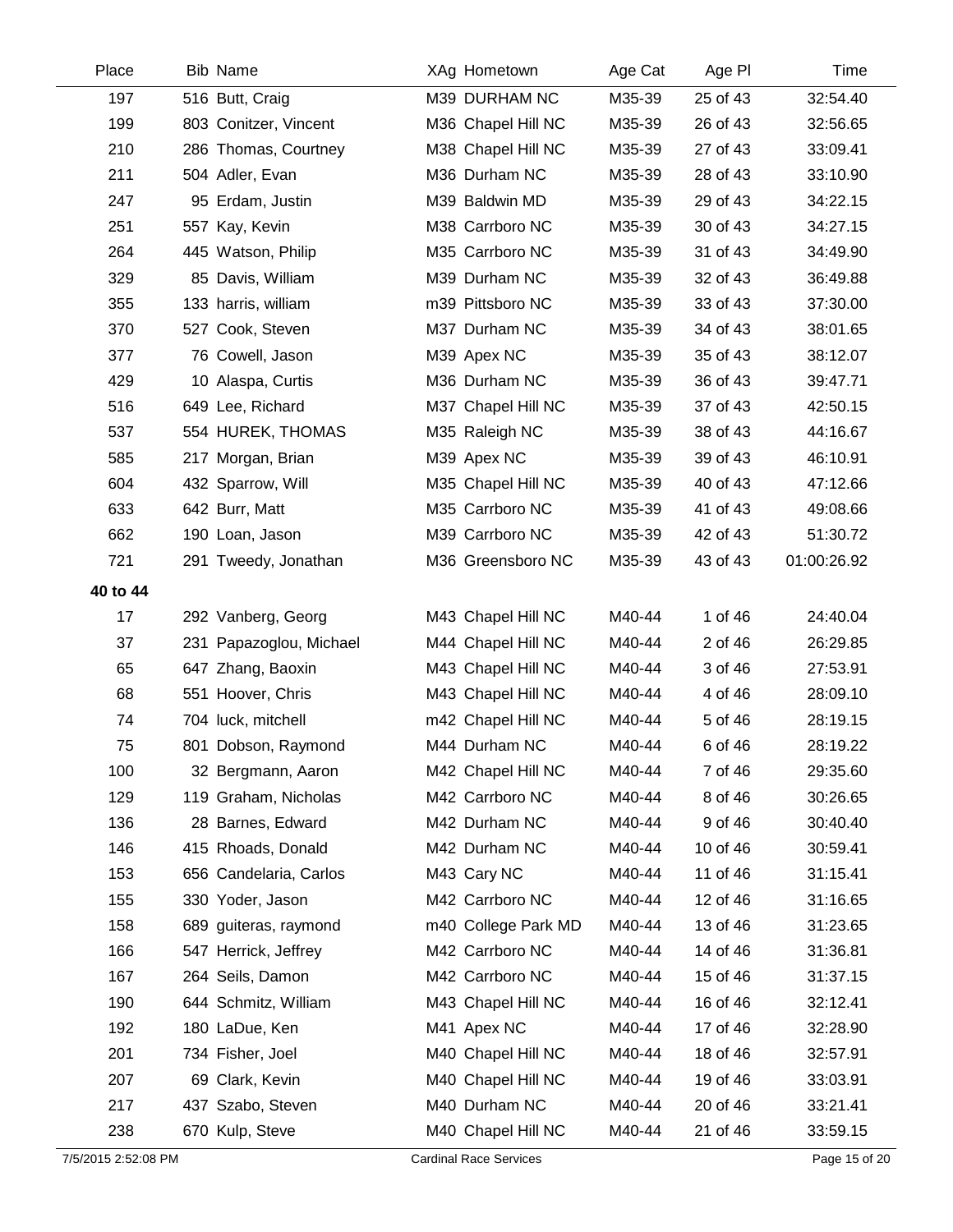| Place    | <b>Bib Name</b>         | XAg Hometown        | Age Cat | Age PI   | Time        |
|----------|-------------------------|---------------------|---------|----------|-------------|
| 243      | 354 Calderini, Adelqui  | M41 Chapel Hill NC  | M40-44  | 22 of 46 | 34:15.41    |
| 249      | 287 Thomas, Jody        | M44 Chapel Hill NC  | M40-44  | 23 of 46 | 34:26.15    |
| 263      | 389 Knavel, Travis      | M40 Carrboro NC     | M40-44  | 24 of 46 | 34:49.42    |
| 281      | 643 Lee, Christopher    | M42 Chapel Hill NC  | M40-44  | 25 of 46 | 35:16.15    |
| 292      | 392 Lee, Greg           | M41 Chapel Hill NC  | M40-44  | 26 of 46 | 35:41.15    |
| 293      | 221 moses, christopher  | M44 Chapel Hill NC  | M40-44  | 27 of 46 | 35:41.43    |
| 325      | 340 Biese, Kevin        | M42 Chapel Hill NC  | M40-44  | 28 of 46 | 36:44.91    |
| 340      | 63 Cavanaugh, Mark      | m41 Chapel Hill NC  | M40-44  | 29 of 46 | 37:03.41    |
| 350      | 105 Fish, Eric          | M42 Chapel Hill NC  | M40-44  | 30 of 46 | 37:21.98    |
| 354      | 102 Fiorito, Agustin    | M44 Chapel Hill NC  | M40-44  | 31 of 46 | 37:24.90    |
| 368      | 60 Caren, Neal          | M42 Chapel Hill NC  | M40-44  | 32 of 46 | 38:00.40    |
| 379      | 611 Steinberg, Michael  | M42 Chapel Hill NC  | M40-44  | 33 of 46 | 38:17.90    |
| 396      | 80 Coyle, Thomas        | M40 Carrboro NC     | M40-44  | 34 of 46 | 38:46.37    |
| 519      | 770 Bradley, Badi       | M41 Carrboro NC     | M40-44  | 35 of 46 | 43:08.43    |
| 529      | 750 Slavinsky, Andrew   | M40 Durham NC       | M40-44  | 36 of 46 | 43:58.79    |
| 531      | 413 Pendergast, Marc    | M42 Chapel Hill NC  | M40-44  | 37 of 46 | 44:02.16    |
| 536      | 436 Szabo, David        | M40 Durham NC       | M40-44  | 38 of 46 | 44:14.10    |
| 581      | 438 Tarpley, Mike       | M41 Durham NC       | M40-44  | 39 of 46 | 46:03.90    |
| 617      | 732 Adams, Ned          | M42 Pittsboro NC    | M40-44  | 40 of 46 | 48:10.93    |
| 654      | 637 Harrison, Stuart    | M42 Chapel Hill NC  | M40-44  | 41 of 46 | 50:51.40    |
| 663      | 90 Dougherty, James     | M43 Carrboro NC     | M40-44  | 42 of 46 | 51:30.99    |
| 676      | 384 kerr, matthew       | m40 Chapel Hill NC  | M40-44  | 43 of 46 | 52:24.41    |
| 679      | 587 O'Brien, Timothy    | M43 Chapel Hill NC  | M40-44  | 44 of 46 | 52:55.26    |
| 688      | 456 Bierlein, Patrick   | M42 Morrisville NC  | M40-44  | 45 of 46 | 54:11.83    |
| 752      | 449 Williams, Tim       | M43 Knoxville TN    | M40-44  | 46 of 46 | 01:14:37.72 |
| 45 to 49 |                         |                     |         |          |             |
| 5        | 31 Benjamin, Rob        | M46 Chapel Hill NC  | M45-49  | 1 of 33  | 22:38.34    |
| 36       | 741 Gotelli, John       | M46 Hillsborough NC | M45-49  | 2 of 33  | 26:18.82    |
| 43       | 501 Dixon, Brett        | M45 Chapel Hill NC  | M45-49  | 3 of 33  | 26:44.84    |
| 45       | 723 Gay, Glenn          | M49 Chapel Hill NC  | M45-49  | 4 of 33  | 26:51.60    |
| 90       | 408 nestor, cyril       | M45 Durham NC       | M45-49  | 5 of 33  | 28:58.84    |
| 91       | 563 Lambropoulos, Yanni | M49 Durham NC       | M45-49  | 6 of 33  | 29:03.19    |
| 139      | 434 Stern, Richard      | M48 Chapel Hill NC  | M45-49  | 7 of 33  | 30:42.41    |
| 143      | 560 Krehnbrink, Bryan   | M48 Chapel Hill NC  | M45-49  | 8 of 33  | 30:52.90    |
| 154      | 262 Schmidt, Blaine     | m48 Chapel Hill NC  | M45-49  | 9 of 33  | 31:16.40    |
| 171      | 419 Salemson, Jeremy    | M46 Chapel Hill NC  | M45-49  | 10 of 33 | 31:46.41    |
| 189      | 233 Paul, Michael       | M47 Carrboro NC     | M45-49  | 11 of 33 | 32:10.91    |
| 228      | 576 Mendes, Bobby       | M47 Chapel Hill NC  | M45-49  | 12 of 33 | 33:41.41    |
| 234      | 35 Bigler, Roy          | M47 Siler City NC   | M45-49  | 13 of 33 | 33:56.90    |
| 256      | 701 Calhoun, William    | M47 Chapel Hill NC  | M45-49  | 14 of 33 | 34:30.65    |
| 272      | 114 Geib, Ron           | M45 Hillsborough NC | M45-49  | 15 of 33 | 35:07.91    |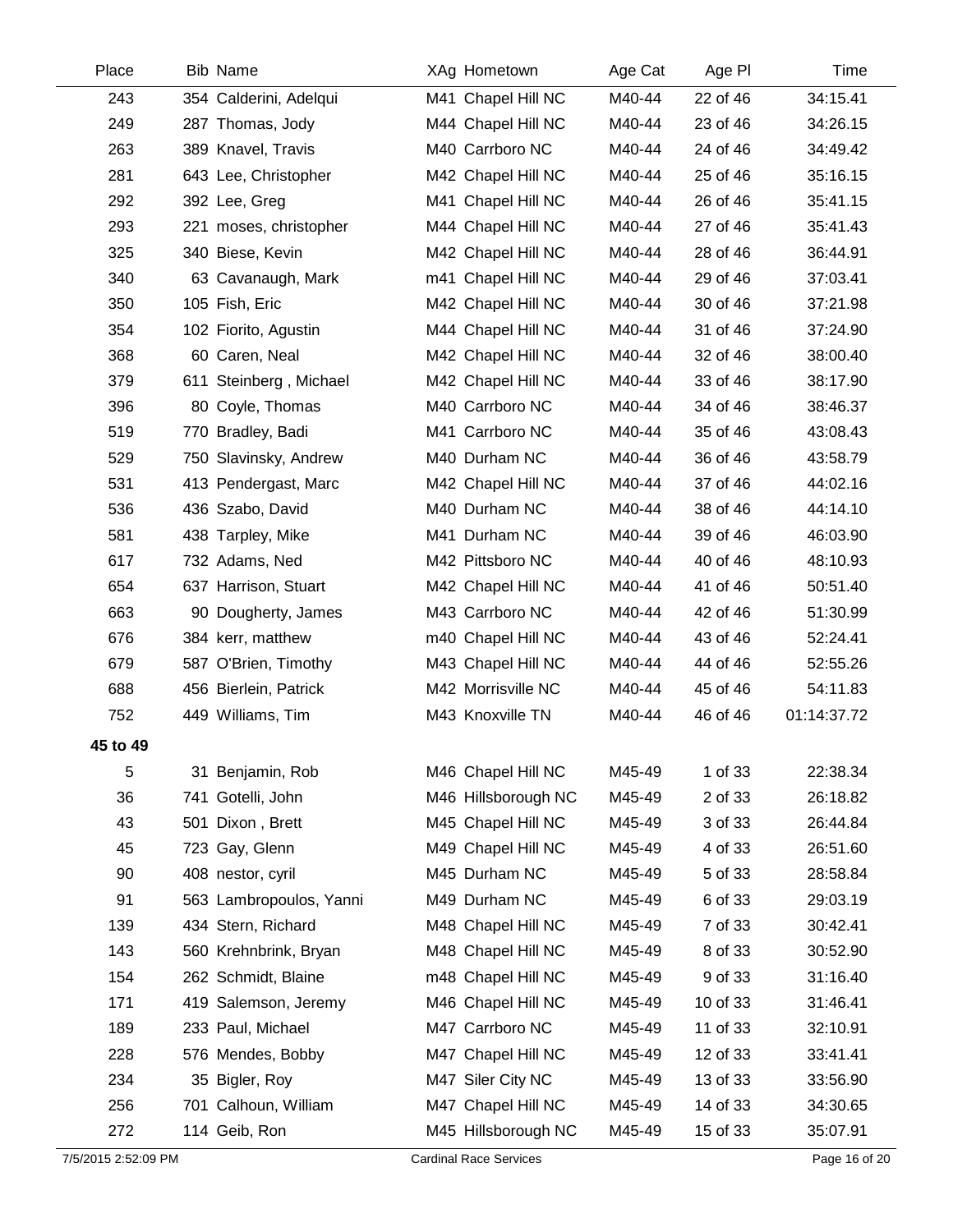| Place    | <b>Bib Name</b>        | XAg Hometown        | Age Cat | Age PI   | Time     |
|----------|------------------------|---------------------|---------|----------|----------|
| 282      | 342 Blue, Christopher  | M47 Chapel Hill NC  | M45-49  | 16 of 33 | 35:16.16 |
| 290      | 651 Manns, John        | M46 Chapel Hill NC  | M45-49  | 17 of 33 | 35:39.41 |
| 302      | 309 Westman, Royce     | M47 Chapel Hill NC  | M45-49  | 18 of 33 | 35:49.34 |
| 384      | 779 Fortner, Glenn     | M48 Clayton NC      | M45-49  | 19 of 33 | 38:28.65 |
| 394      | 680 Willis, Monte      | M46 Chapel Hill NC  | M45-49  | 20 of 33 | 38:45.40 |
| 439      | 300 Wahlstrom, Erik    | M46 Chapel Hill NC  | M45-49  | 21 of 33 | 40:06.84 |
| 444      | 658 Himmel, Thomas     | M45 Chapel Hill NC  | M45-49  | 22 of 33 | 40:21.90 |
| 461      | 234 Pedersen, Kurt     | M49 Chapel Hill NC  | M45-49  | 23 of 33 | 40:42.15 |
| 468      | 86 DePeal, Thomas      | M47 Durham NC       | M45-49  | 24 of 33 | 40:59.41 |
| 486      | 16 asaro, andrew       | M48 Chapel Hill NC  | M45-49  | 25 of 33 | 41:41.66 |
| 495      | 668 Usinger, Emil      | M46 Carrboro NC     | M45-49  | 26 of 33 | 41:56.65 |
| 530      | 195 Lutz, Peter        | M48 Chapel Hill NC  | M45-49  | 27 of 33 | 44:01.92 |
| 613      | 258 Russ, Andy         | M45 Providence RI   | M45-49  | 28 of 33 | 47:55.40 |
| 620      | 765 Schleicher, Glenn  | M48 Chapel Hill NC  | M45-49  | 29 of 33 | 48:11.65 |
| 624      | 416 Rose, Austin       | M45 Chapel Hill NC  | M45-49  | 30 of 33 | 48:23.91 |
| 649      | 561 Kulkarni, Tanuj    | M49 Chapel Hill NC  | M45-49  | 31 of 33 | 50:33.91 |
| 678      | 182 Lake, James        | M47 Chapel Hill NC  | M45-49  | 32 of 33 | 52:53.91 |
| 691      | 401 mendlovitz, howard | m46 Chapel Hill NC  | M45-49  | 33 of 33 | 54:16.88 |
| 50 to 54 |                        |                     |         |          |          |
| 13       | 709 Bechard, Barton    | M50 Durham NC       | M50-54  | 1 of 33  | 24:07.35 |
| 47       | 503 Prabucki, Bernard  | M53 Carrboro NC     | M50-54  | 2 of 33  | 26:58.76 |
| 59       | 794 McDonnell, Donald  | M54 Chapel Hill NC  | M50-54  | 3 of 33  | 27:43.09 |
| 73       | 313 Whitney, David     | M51 Durham NC       | M50-54  | 4 of 33  | 28:17.10 |
| 79       | 155 Hussey, Jon        | M53 Chapel Hill NC  | M50-54  | 5 of 33  | 28:27.72 |
| 83       | 605 Shelnutt, Gary     | M53 Durham NC       | M50-54  | 6 of 33  | 28:34.09 |
| 85       | 45 Brown, William      | M52 Chapel Hill NC  | M50-54  | 7 of 33  | 28:35.82 |
| 86       | 726 Knight, Rodney     | M54 Chapel Hill NC  | M50-54  | 8 of 33  | 28:37.34 |
| 101      | 511 Boggess, John      | M50 Chapel Hill NC  | M50-54  | 9 of 33  | 29:37.84 |
| 114      | 630 Lehman, Dan        | M53                 | M50-54  | 10 of 33 | 29:59.23 |
| 117      | 296 Villalba, William  | M50 Hillsborough NC | M50-54  | 11 of 33 | 30:04.97 |
| 128      | 265 sharfman, glenn    | M53 Chamblee GA     | M50-54  | 12 of 33 | 30:25.18 |
| 140      | 153 Hunter, Jon        | M53 Durham NC       | M50-54  | 13 of 33 | 30:44.90 |
| 145      | 317 wilkinson, michael | m54 Mebane NC       | M50-54  | 14 of 33 | 30:58.16 |
| 182      | 506 Beatty, Brian      | M51 Carrboro NC     | M50-54  | 15 of 33 | 31:57.67 |
| 186      | 285 Taylor, Ken        | M52 Chapel Hill NC  | M50-54  | 16 of 33 | 32:07.15 |
| 204      | 100 Fanning, Alan      | M51 Carrboro NC     | M50-54  | 17 of 33 | 33:00.15 |
| 216      | 410 Olson, Chris       | M50 Chapel Hill NC  | M50-54  | 18 of 33 | 33:18.55 |
| 260      | 203 Mayo, Rodney       | M50 Hillsborough NC | M50-54  | 19 of 33 | 34:47.65 |
| 309      | 230 Overman, Gregory   | M50 Chapel Hill NC  | M50-54  | 20 of 33 | 36:06.91 |
| 315      | 247 Rives, Don         | M54 Chapel Hill NC  | M50-54  | 21 of 33 | 36:27.65 |
| 335      | 528 Copeland, Henry    | M53 Chapel Hill NC  | M50-54  | 22 of 33 | 36:57.42 |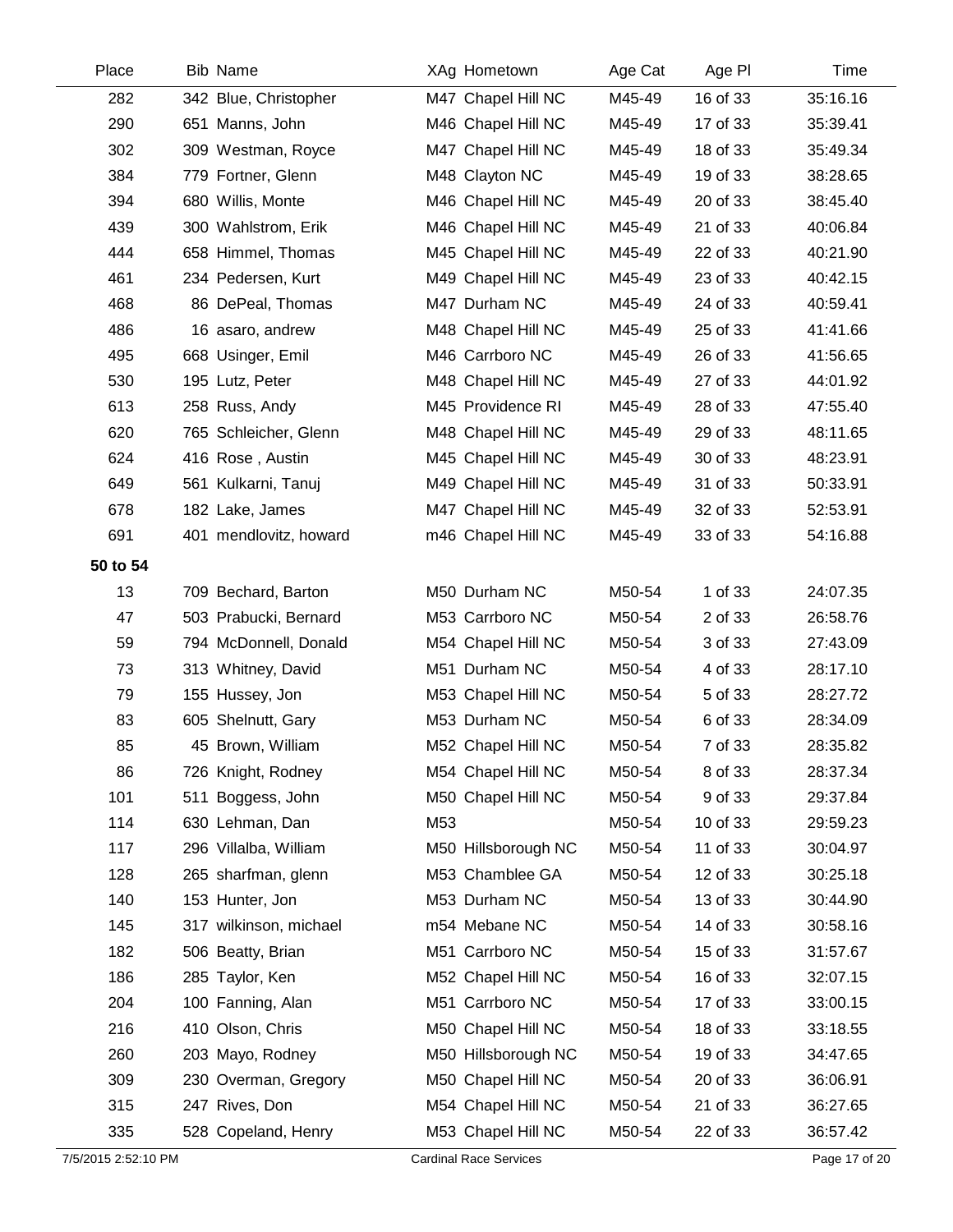| Place    | <b>Bib Name</b>         | XAg Hometown       | Age Cat | Age PI   | Time        |
|----------|-------------------------|--------------------|---------|----------|-------------|
| 373      | 168 Kapsaskis, Tony     | M50 Cary NC        | M50-54  | 23 of 33 | 38:07.91    |
| 380      | 692 Porter, Greg        | M53 Carrboro NC    | M50-54  | 24 of 33 | 38:20.91    |
| 386      | 798 Mouw, Scott         | M54                | M50-54  | 25 of 33 | 38:32.41    |
| 406      | 320 Williams, Joel      | M54 Mebane NC      | M50-54  | 26 of 33 | 39:03.42    |
| 434      | 747 Cotton, John        | M50 Chapel Hill NC | M50-54  | 27 of 33 | 40:01.11    |
| 477      | 531 Duronio, Bob        | M50 Chapel Hill NC | M50-54  | 28 of 33 | 41:09.91    |
| 552      | 165 Kaminski, David     | M51 Carrboro NC    | M50-54  | 29 of 33 | 44:42.59    |
| 593      | 523 Caviness, Lewis     | M52 Carrboro NC    | M50-54  | 30 of 33 | 46:42.90    |
| 674      | 580 Morgan, Laura       | M52 Chapel Hill NC | M50-54  | 31 of 33 | 52:20.65    |
| 700      | 433 Spores, Kenneth     | M51 Chapel Hill NC | M50-54  | 32 of 33 | 55:46.91    |
| 724      | 520 Carter, Jim         | M51 Chapel Hill NC | M50-54  | 33 of 33 | 01:02:49.73 |
| 55 to 59 |                         |                    |         |          |             |
| 50       | 753 Copeland, Bob       | M56                | M55-59  | 1 of 30  | 27:11.35    |
| 72       | 18 Astrachan, Owen      | M59 Chapel Hill NC | M55-59  | 2 of 30  | 28:16.10    |
| 82       | 590 Paul, Eric          | M57 Carrboro NC    | M55-59  | 3 of 30  | 28:32.09    |
| 93       | 596 Rees, John          | M55 Chapel Hill NC | M55-59  | 4 of 30  | 29:17.10    |
| 108      | 144 Hoerger, Tom        | M56 Chapel Hill NC | M55-59  | 5 of 30  | 29:51.59    |
| 113      | 110 Gayek, Peter        | M57 Chapel Hill NC | M55-59  | 6 of 30  | 29:58.84    |
| 118      | 762 Darduini, Emilio    | M59 Raleigh NC     | M55-59  | 7 of 30  | 30:05.59    |
| 130      | 550 Hirschfield, Greg   | M56 Durham NC      | M55-59  | 8 of 30  | 30:27.78    |
| 138      | 319 Will, Roch          | M59 Mebane NC      | M55-59  | 9 of 30  | 30:41.90    |
| 147      | 810 Buell, Dave         | M55 CARY NC        | M55-59  | 10 of 30 | 30:59.66    |
| 170      | 597 Rice, Gary          | M55 Mebane NC      | M55-59  | 11 of 30 | 31:43.15    |
| 177      | 768 Jordan, Gary        | M59                | M55-59  | 12 of 30 | 31:51.65    |
| 212      | 718 Cordell, Halfdome   | M55 Chapel Hill NC | M55-59  | 13 of 30 | 33:15.15    |
| 246      | 426 Silver, Jay         | M59 Raleigh NC     | M55-59  | 14 of 30 | 34:19.16    |
| 261      | 790 Blake, John         | M57 Chapel Hill NC | M55-59  | 15 of 30 | 34:47.91    |
| 321      | 21 Aydemir, Metin       | M56 Durham NC      | M55-59  | 16 of 30 | 36:40.92    |
| 330      | 89 Dixon, Bob           | M56 Chapel Hill NC | M55-59  | 17 of 30 | 36:50.15    |
| 332      | 754 Van Wagner, Allan   | M56 Chapel Hill NC | M55-59  | 18 of 30 | 36:54.11    |
| 356      | 443 Voshell, Joe        | M57 Durham NC      | M55-59  | 19 of 30 | 37:30.66    |
| 366      | 697 Glidewell, Keith    | M56 Chapel Hill NC | M55-59  | 20 of 30 | 37:56.90    |
| 405      | 715 vaught, michael     | M57 Chapel Hill NC | M55-59  | 21 of 30 | 39:03.41    |
| 412      | 613 Sutherland, Richard | M55 Chapel Hill NC | M55-59  | 22 of 30 | 39:14.12    |
| 448      | 545 Henriquez, Craig    | M56 Chapel Hill NC | M55-59  | 23 of 30 | 40:23.43    |
| 473      | 93 Eischen, Jeffrey     | M59 Chapel Hill NC | M55-59  | 24 of 30 | 41:07.16    |
| 504      | 361 Cotton, Dave        | M59 Durham NC      | M55-59  | 25 of 30 | 42:18.19    |
| 523      | 244 Powell, Bill        | M56 Chapel Hill NC | M55-59  | 26 of 30 | 43:20.12    |
| 524      | 344 Board, John         | M55 DURHAM NC      | M55-59  | 27 of 30 | 43:22.90    |
| 597      | 417 Rotenberry, Mark    | M56 Chapel Hill NC | M55-59  | 28 of 30 | 46:54.15    |
| 671      | 515 Buse, Johm          | M56 Chapel Hill NC | M55-59  | 29 of 30 | 52:11.17    |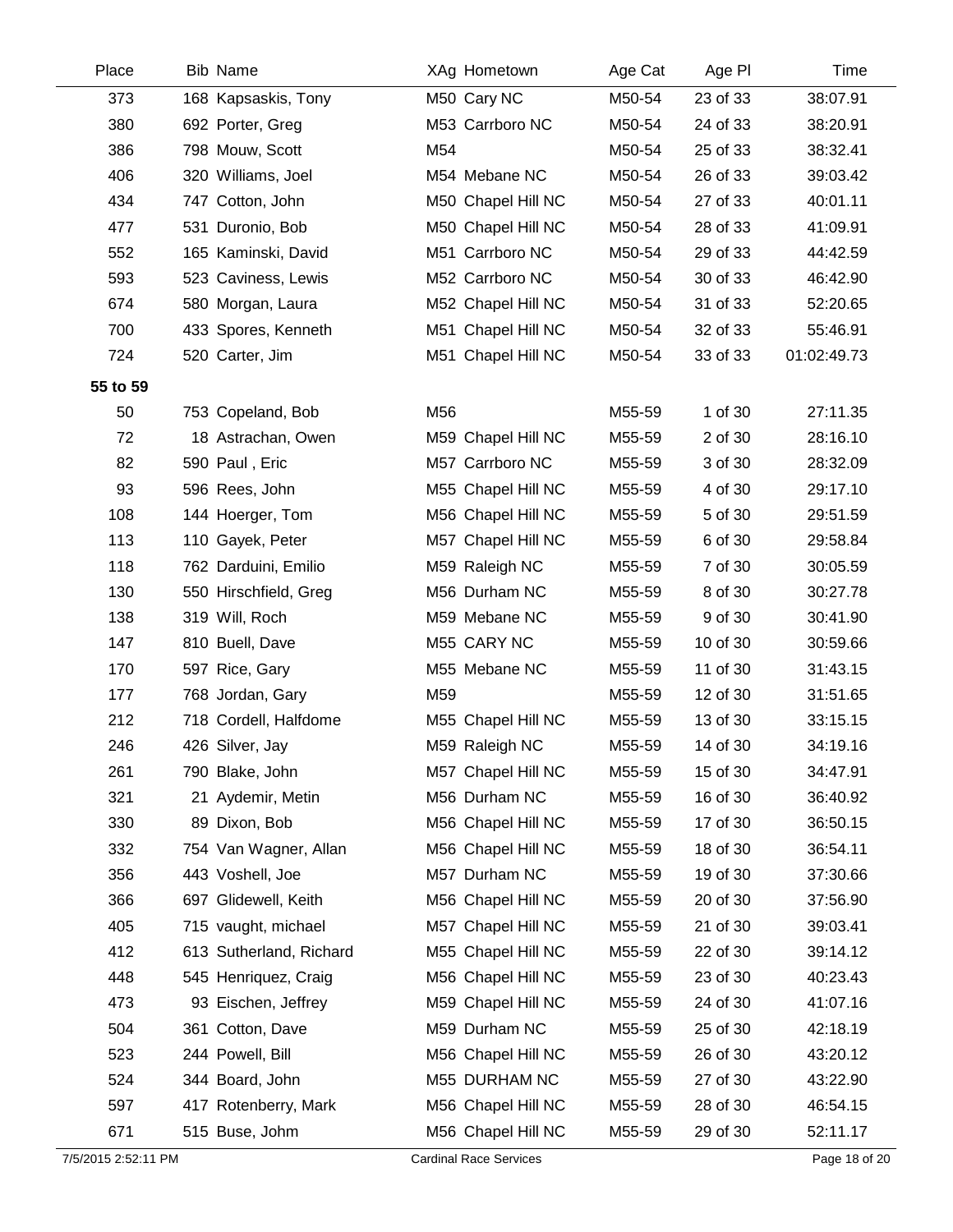| Place    | <b>Bib Name</b>      |                         | XAg Hometown        | Age Cat | Age PI   | Time        |
|----------|----------------------|-------------------------|---------------------|---------|----------|-------------|
| 736      |                      | 48 Brozowski, Thomas    | M59 Durham NC       | M55-59  | 30 of 30 | 01:05:58.16 |
| 60 to 64 |                      |                         |                     |         |          |             |
| 39       | 72 Couper, David     |                         | M60 Chapel Hill NC  | M60-64  | 1 of 31  | 26:37.87    |
| 106      | 773 Halchin, Roger   |                         | M62 Mebane NC       | M60-64  | 2 of 31  | 29:49.84    |
| 151      | 372 Eckert, Wayne    |                         | M63 Davidson NC     | M60-64  | 3 of 31  | 31:10.41    |
| 152      | 350 Brown, Les       |                         | M64 Durham NC       | M60-64  | 4 of 31  | 31:13.65    |
| 159      | 719 Wipper, Dennis   |                         | M60 Chapel Hill NC  | M60-64  | 5 of 31  | 31:24.66    |
| 180      |                      | 796 Velasco, Armando    | M61 Chapel Hill NC  | M60-64  | 6 of 31  | 31:56.90    |
| 183      | 608 Smith, Richard   |                         | M62 Chapel Hill NC  | M60-64  | 7 of 31  | 31:57.90    |
| 229      | 541 Graham, Mark     |                         | M61 Cary NC         | M60-64  | 8 of 31  | 33:48.65    |
| 241      | 397 Mcdowell, Larry  |                         | M60 Raleigh NC      | M60-64  | 9 of 31  | 34:12.92    |
| 286      | 799 Wilks, Bruce     |                         | M63 Hillsborough NC | M60-64  | 10 of 31 | 35:34.16    |
| 295      | 128 Hadler, Wayne    |                         | M61 Carrboro NC     | M60-64  | 11 of 31 | 35:42.15    |
| 296      | 252 Rose, Gregory    |                         | M60 Raleigh NC      | M60-64  | 12 of 31 | 35:43.66    |
| 301      | 567 long, robert     |                         | m64 Chapel Hill NC  | M60-64  | 13 of 31 | 35:46.42    |
| 307      | 255 Rosen, Norm      |                         | m61 Chapel Hill NC  | M60-64  | 14 of 31 | 36:02.40    |
| 327      | 129 Hails, Dick      |                         | M63 Chapel Hill NC  | M60-64  | 15 of 31 | 36:46.41    |
| 362      |                      | 197 Madden, Michael     | M60 Chapel Hill NC  | M60-64  | 16 of 31 | 37:45.16    |
| 381      | 639 Bell, Mark       |                         | M62 Chapel Hill NC  | M60-64  | 17 of 31 | 38:21.66    |
| 392      | 120 Gramer, Joe      |                         | M64 RALEIGH NC      | M60-64  | 18 of 31 | 38:44.65    |
| 415      | 101 Fessler, Jack    |                         | M64 Gibsonville NC  | M60-64  | 19 of 31 | 39:16.39    |
| 437      | 138 Herbert, Joseph  |                         | M62 Carrboro NC     | M60-64  | 20 of 31 | 40:03.41    |
| 440      | 171 Kelchner, Dave   |                         | M61 Chapel Hill NC  | M60-64  | 21 of 31 | 40:08.15    |
| 467      | 772 peck, tim        |                         | m60 Carrboro NC     | M60-64  | 22 of 31 | 40:55.41    |
| 482      | 671 Dennis, Bill     |                         | M60 Roswell GA      | M60-64  | 23 of 31 | 41:29.66    |
| 488      | 134 Hart, Robert     |                         | M61 Chapel Hill NC  | M60-64  | 24 of 31 | 41:44.40    |
| 508      |                      | 666 Kleinhammes, Alfred | M64 Chapel Hill NC  | M60-64  | 25 of 31 | 42:31.65    |
| 511      | 594 Pooley, Paul     |                         | m60 Durham NC       | M60-64  | 26 of 31 | 42:35.41    |
| 528      | 673 Dennis, Robin    |                         | M60 Roswell GA      | M60-64  | 27 of 31 | 43:56.40    |
| 568      |                      | 435 Swanstrom, Ronald   | M64 Chapel Hill NC  | M60-64  | 28 of 31 | 45:30.90    |
| 574      | 115 Ghio, Andrew     |                         | M60 Chapel Hill NC  | M60-64  | 29 of 31 | 45:44.42    |
| 631      | 83 Davis, Daniel     |                         | M61 SAN DIEGO CA    | M60-64  | 30 of 31 | 48:47.40    |
| 712      | 288 Thorn, Michael   |                         | M60 Chapel Hill NC  | M60-64  | 31 of 31 | 58:17.90    |
| 65 to 69 |                      |                         |                     |         |          |             |
| 126      | 213 Mitchell, Roger  |                         | M65 Carrboro NC     | M65-69  | 1 of 14  | 30:21.40    |
| 156      | 362 covington, david |                         | M65 Durham NC       | M65-69  | 2 of 14  | 31:18.65    |
| 173      | 363 Cromer, David    |                         | M68 Durham NC       | M65-69  | 3 of 14  | 31:47.90    |
| 202      |                      | 179 Kohrman, Richard    | M67 Mebane NC       | M65-69  | 4 of 14  | 32:58.67    |
| 214      | 150 Huber, Andy      |                         | M65 Chapel Hill NC  | M65-69  | 5 of 14  | 33:17.65    |
| 285      | 650 Hotelling, Jim   |                         | M68 Chapel Hill NC  | M65-69  | 6 of 14  | 35:29.15    |